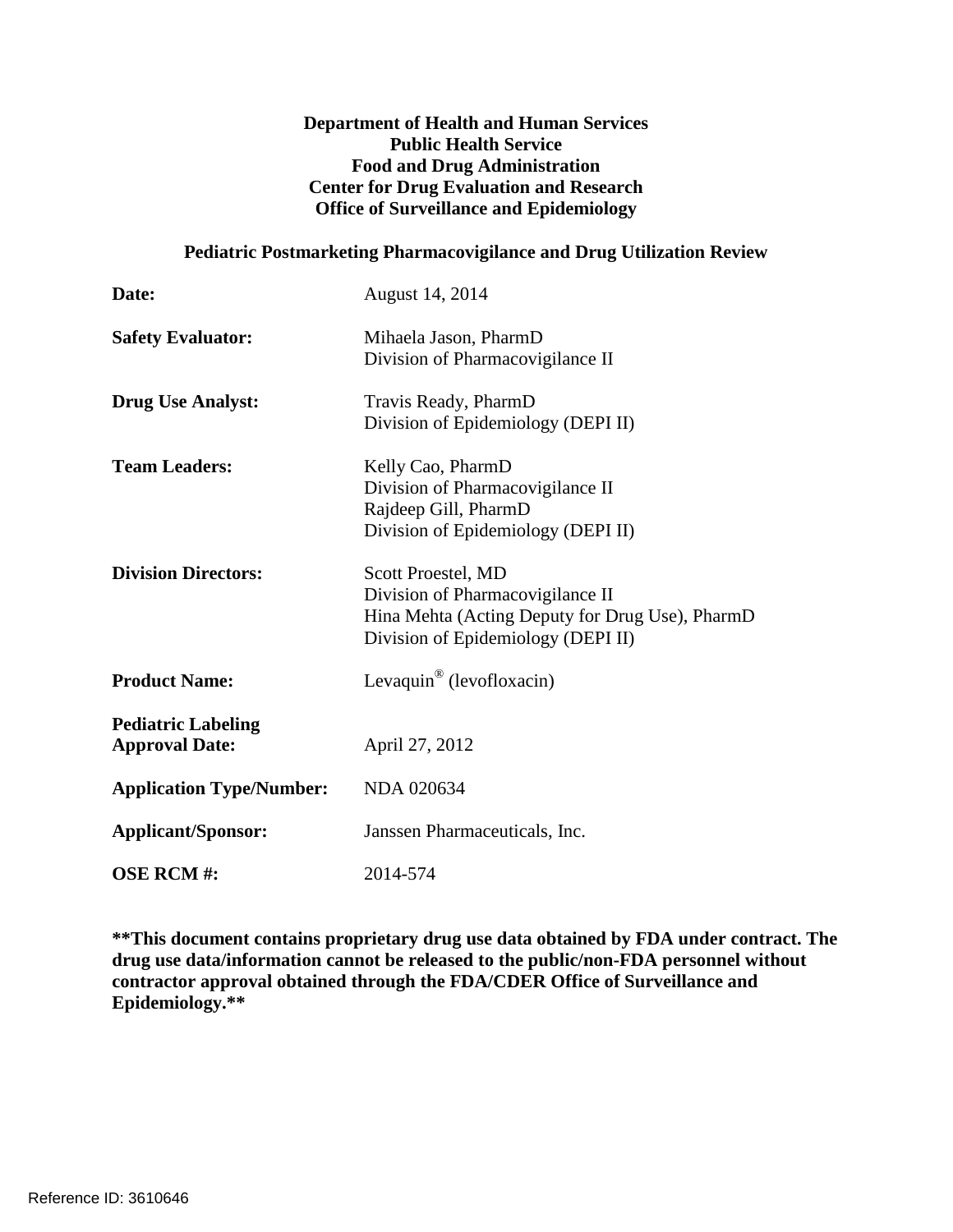# **TABLE OF CONTENTS**

|                | 1.1                                                                                  |  |
|----------------|--------------------------------------------------------------------------------------|--|
|                | 1.2                                                                                  |  |
|                | 1.3                                                                                  |  |
| $\overline{2}$ |                                                                                      |  |
|                | 2.1                                                                                  |  |
|                | 2.1.1                                                                                |  |
|                | 2.1.2                                                                                |  |
|                | 2.2                                                                                  |  |
|                | U.S. Outpatient Pharmacy Drug Utilization Patterns for Oral Levofloxacin  8<br>2.2.1 |  |
|                | 2.2.1.2. Dispensed Prescriptions for Oral Levofloxacin by Prescriber Specialty 10    |  |
|                |                                                                                      |  |
|                |                                                                                      |  |
| 3              |                                                                                      |  |
|                | 3.1                                                                                  |  |
|                | FDA Adverse Event Reporting System (FAERS) Search Strategy 13<br>3.1.1               |  |
|                | 3.2                                                                                  |  |
|                | 3.2.1                                                                                |  |
|                | 3.2.2                                                                                |  |
|                | 3.2.3                                                                                |  |
|                | 3.3                                                                                  |  |
|                | 3.3.1                                                                                |  |
|                | 3.3.2                                                                                |  |
|                | 3.3.3                                                                                |  |
|                | 3.3.4                                                                                |  |
|                | 3.3.5                                                                                |  |
|                | 3.3.6                                                                                |  |
|                | Unlabeled event: Enterocolitis and intestinal obstruction (N=1) 19<br>3.3.7          |  |
|                | 3.3.8                                                                                |  |
|                | 3.4                                                                                  |  |
| 4              |                                                                                      |  |
|                |                                                                                      |  |
| 6              |                                                                                      |  |
| 7              |                                                                                      |  |
| 8              |                                                                                      |  |
|                | 8.1                                                                                  |  |
|                | 8.2                                                                                  |  |
|                | 8.3<br>Appendix C. FAERS Case Numbers, FAERS Version Numbers and Manufacturer        |  |
|                |                                                                                      |  |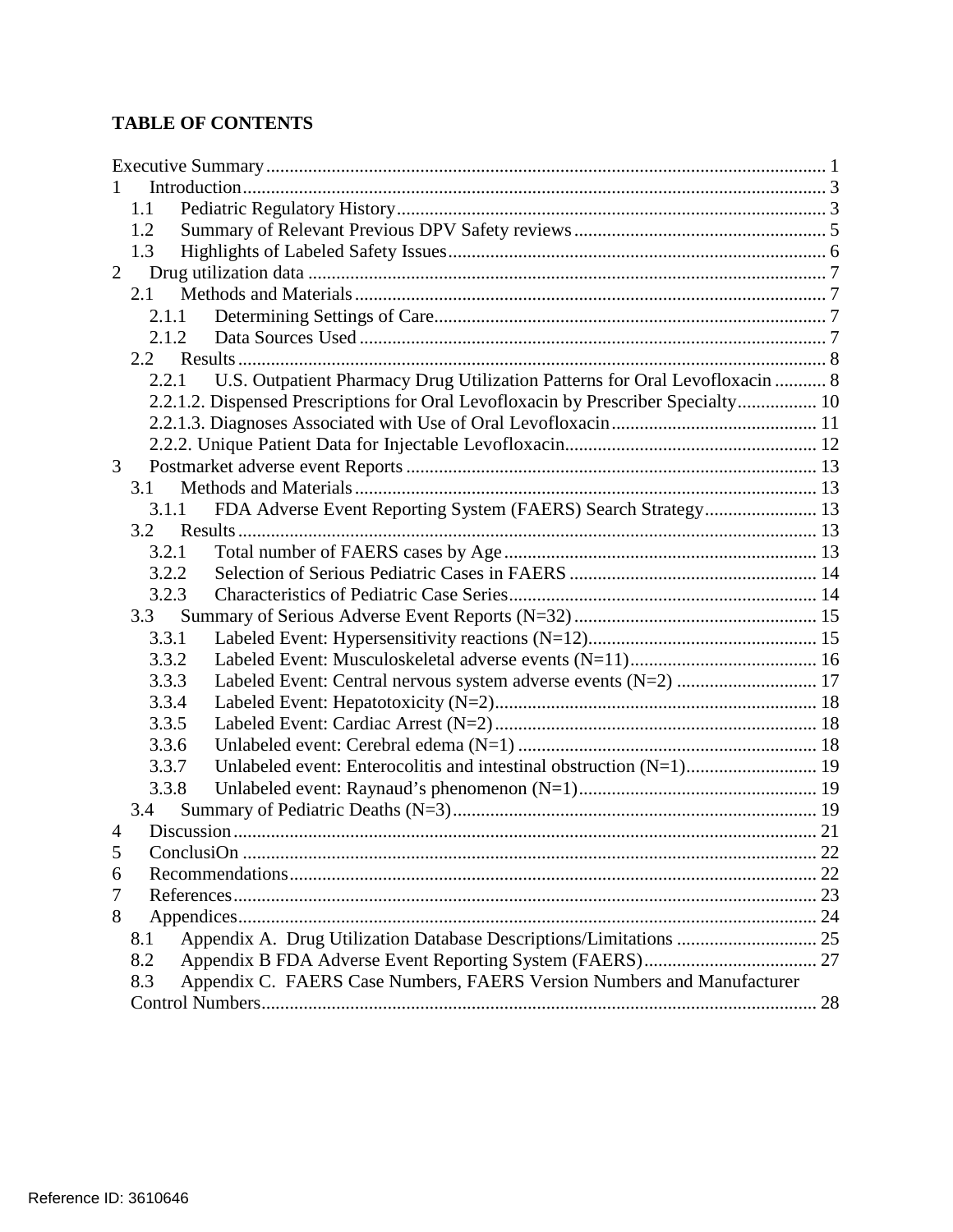# <span id="page-2-0"></span>**EXECUTIVE SUMMARY**

In accordance with the FDAAA Best Pharmaceuticals for Children Act (BPCA) and Pediatric Research Equity Act (PREA), the Office of Surveillance and Epidemiology (OSE) evaluated postmarketing reports of adverse events and drug utilization data for levofloxacin in pediatric patients.

Levofloxacin was first approved in 1998 and is indicated for pneumonia, acute bacterial sinusitis, acute bacterial exacerbation of chronic bronchitis, skin and skin structure infections, chronic bacterial prostatitis, urinary tract infections, acute pyelonephritis, inhalational anthrax, and plague. The approved pediatric labeling is for inhalational anthrax and plague in patients 6 months of age and older.

We identified 32 pediatric cases of levofloxacin associated adverse events in the FDA Adverse Event Reporting System (FAERS) database received by the FDA from April 1, 2011, to March 31, 2014. As seen in previous reviews, musculoskeletal events continue to be one of the most frequently reported adverse events in pediatric patients. Additionally, hypersensitivity reactions (particularly allergic skin reactions) were also commonly noted in this review. Musculoskeletal events, hypersensitivity reactions, central nervous system (CNS) events, and hepatotoxicity are well characterized in the levofloxacin labeling under WARNINGS AND PRECAUTIONS.

This review did not identify any unlabeled, drug-related safety concerns that are clearly causally related to levofloxacin. The unlabeled events include single reports of cerebral edema, intestinal obstruction, and Raynaud's phenomenon. The extent of levofloxacin's contribution to cerebral edema and Raynaud's phenomenon cannot be assessed in light of the limited information provided in the case reports. Intestinal obstruction appears to be a complication of chemotherapy and not a levofloxacin-induced adverse event.

The pediatric death cases are confounded by patients who were administered levofloxacin to treat life-threatening diseases (i.e., CNS tuberculosis and meningitis), as well as multiple use of concomitant medications, making it challenging to assess the role of levofloxacin on the outcome of death. These patients were severely ill prior to receiving the first dose of levofloxacin.

Pediatric patients aged 0-16 years old accounted for less than 1% (nearly 69,000 patients) of the total 17.6 million patients who received a dispensed prescription for oral levofloxacin tablets from U.S. outpatient retail pharmacies during the cumulative time period from April 2011 through March 2014. In the same time period, pediatric patients aged 0-16 years old accounted for 30% (nearly 9,900 patients) of the total 32,000 patients who received a dispensed prescription for oral levofloxacin solution from U.S. outpatient retail pharmacies. In the same time period, pediatric patients aged 0-16 years old accounted for less than 1% (nearly 19,000 patients) of the total 6.6 million patients who had a hospital billing for injectable levofloxacin from U.S. nonfederal hospitals (inpatient and outpatient ER).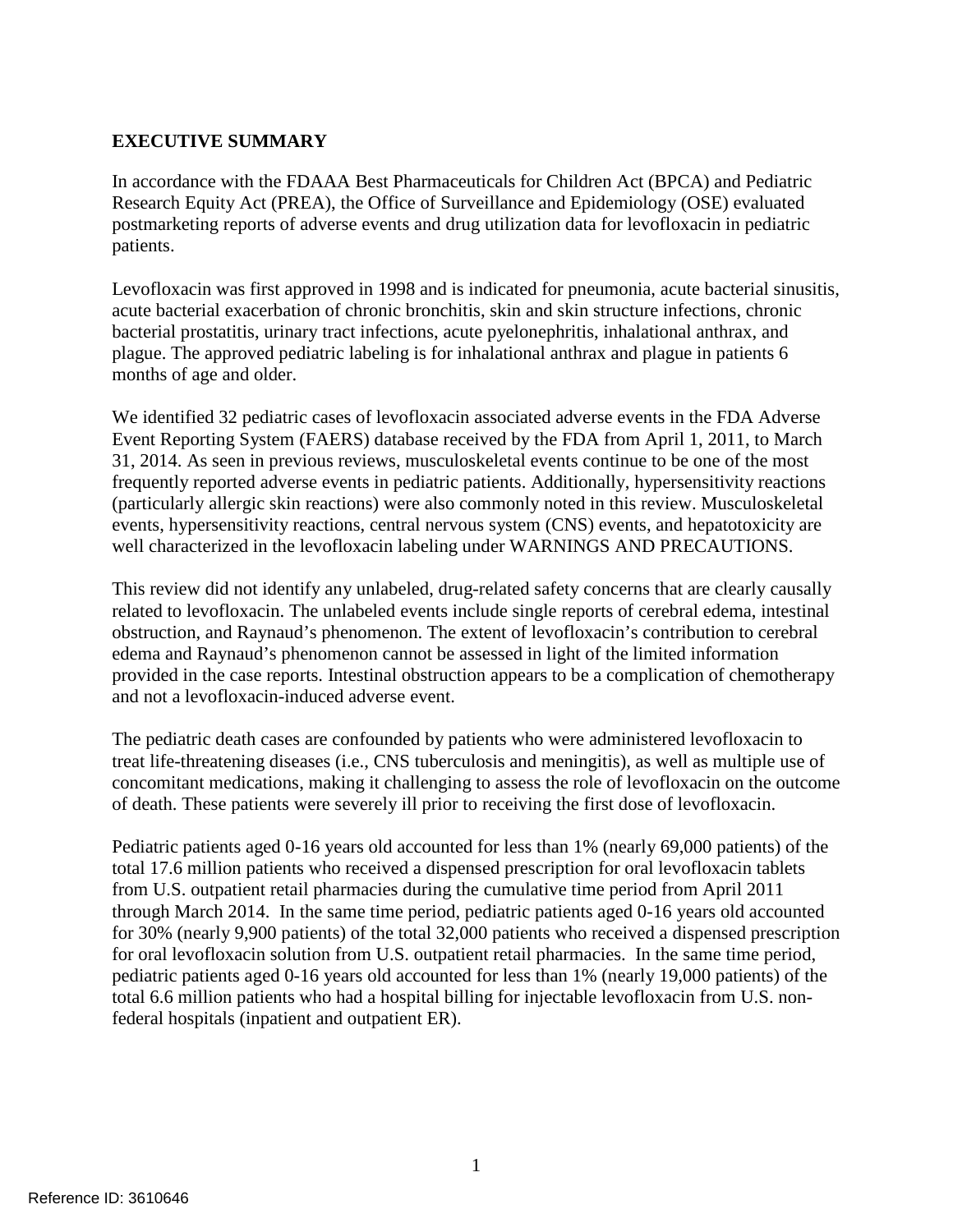No new safety concerns in pediatric patients were identified in this review of FAERS postmarketing reports of levofloxacin. At this time, levofloxacin is adequately labeled with safety information for pediatric use.

The Division of Pharmacovigilance II (DPVII) will continue to monitor for adverse events associated with the use of levofloxacin in pediatric patients.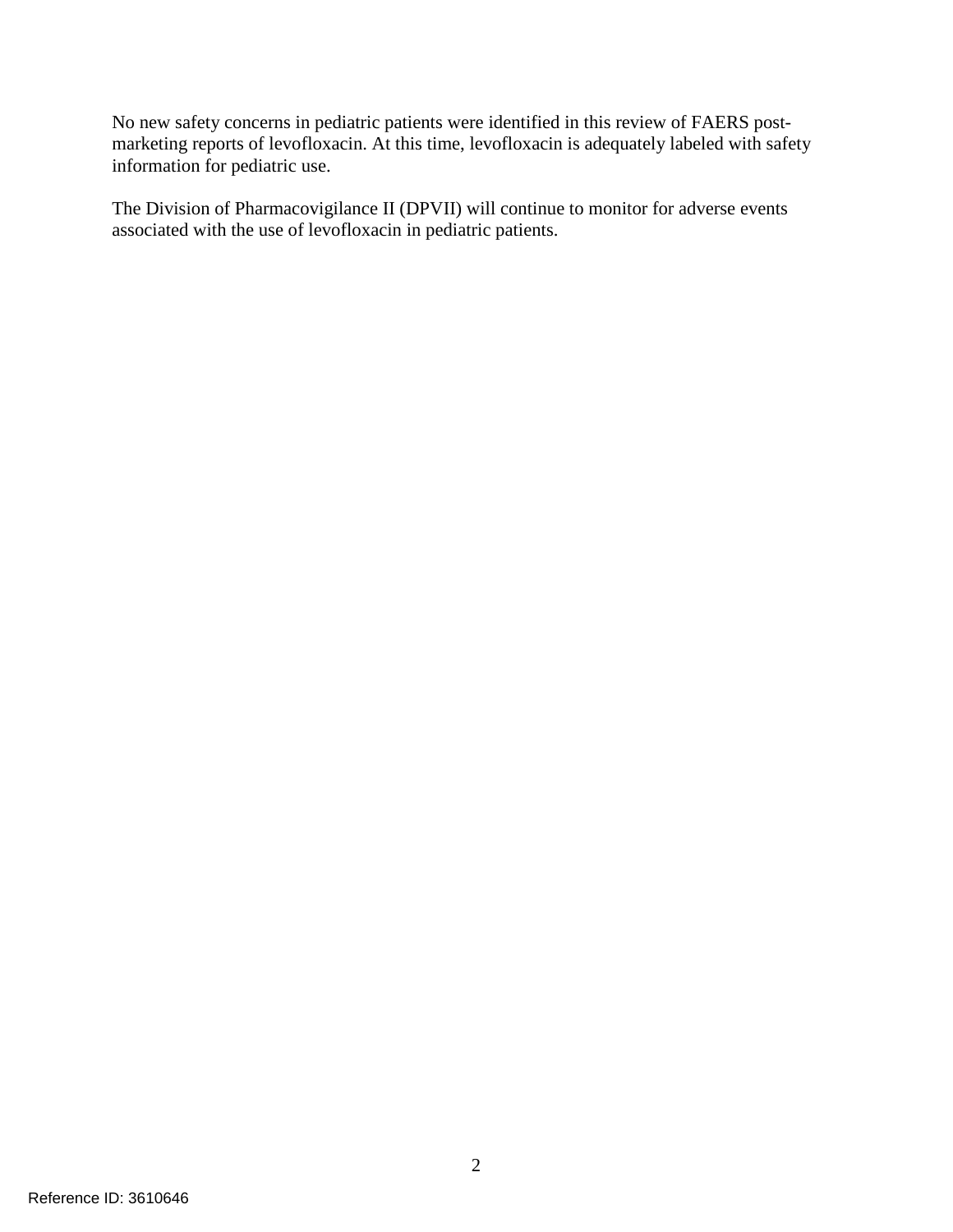# <span id="page-4-0"></span>**1 INTRODUCTION**

### <span id="page-4-1"></span>**1.1 PEDIATRIC REGULATORY HISTORY**

• Product Information and  $Dosing<sup>1</sup>$ 

Levofloxacin (Levaquin®) is a fluoroquinolone antimicrobial that inhibits DNA-gyrase in susceptible organisms thereby inhibiting relaxation of supercoiled DNA and promoting breakage of DNA strands. DNA gyrase (topoisomerase II) is an essential bacterial enzyme that maintains the superhelical structure of DNA and is required for DNA replication, transcription, repair, recombination, and transposition.

The usual levofloxacin adult dose is 250-750 mg every 24 hours, as indicated by infection and renal function. For pediatric patients  $\geq 6$  months of age the dosage is based on indication and body weight.

Table 1.1.1 provides additional pediatric dosing recommendations (adapted from the product package insert):<sup>1</sup>

| <b>Type of Infection</b>             | <b>Dose</b>            | <b>Frequency</b>  | <b>Duration</b> |
|--------------------------------------|------------------------|-------------------|-----------------|
|                                      |                        | <b>Once every</b> |                 |
| Inhalational Anthrax (post-exposure) |                        |                   |                 |
| Pediatric patients $> 50$ kg         | $500$ mg               | 24 <sub>hr</sub>  | 60 days         |
| Pediatric patients $<$ 50 kg and     | 8 mg/kg (not to exceed |                   |                 |
| $\geq 6$ months of age               | 250 mg per dose)       | 12 <sup>hr</sup>  | 60 days         |
| Plague                               |                        |                   |                 |
| Pediatric patients $> 50$ kg         | $500$ mg               | 24 <sub>hr</sub>  | $10 - 14$ days  |
| Pediatric patients $<$ 50 kg and     | 8 mg/kg (not to exceed |                   |                 |
| $\geq 6$ months of age               | 250 mg per dose)       | 12 <sup>hr</sup>  | $10 - 14$ days  |

Table 1.1.1. Recommended dosage of levofloxacin in pediatric patients  $\geq 6$  months **of age**

• Approved Indication for Use

Levofloxacin is indicated for the treatment of adults  $(\geq 18$  years of age) with mild, moderate, and severe infections caused by susceptible isolates of the designated microorganisms in the conditions listed below:

- o Nosocomial pneumonia due to methicillin-susceptible *Staphylococcus aureus*, *Pseudomonas aeruginosa*, *Serratia marcescens*, *Escherichia coli*, *Klebsiella pneumoniae*, *Haemophilus influenzae*, or *Streptococcus pneumoniae*.
- o Community-acquired pneumonia due to methicillin-susceptible *Staphylococcus aureus*, *Streptococcus pneumoniae* (including multidrug-resistant *Streptococcus pneumoniae* [MDRSP]), *Haemophilus influenzae*, *Haemophilus parainfluenzae*, *Klebsiella pneumoniae*, *Moraxella catarrhalis*, *Chlamydophila pneumoniae*, *Legionella pneumophila*, or *Mycoplasma pneumoniae* (7-14 day regimen);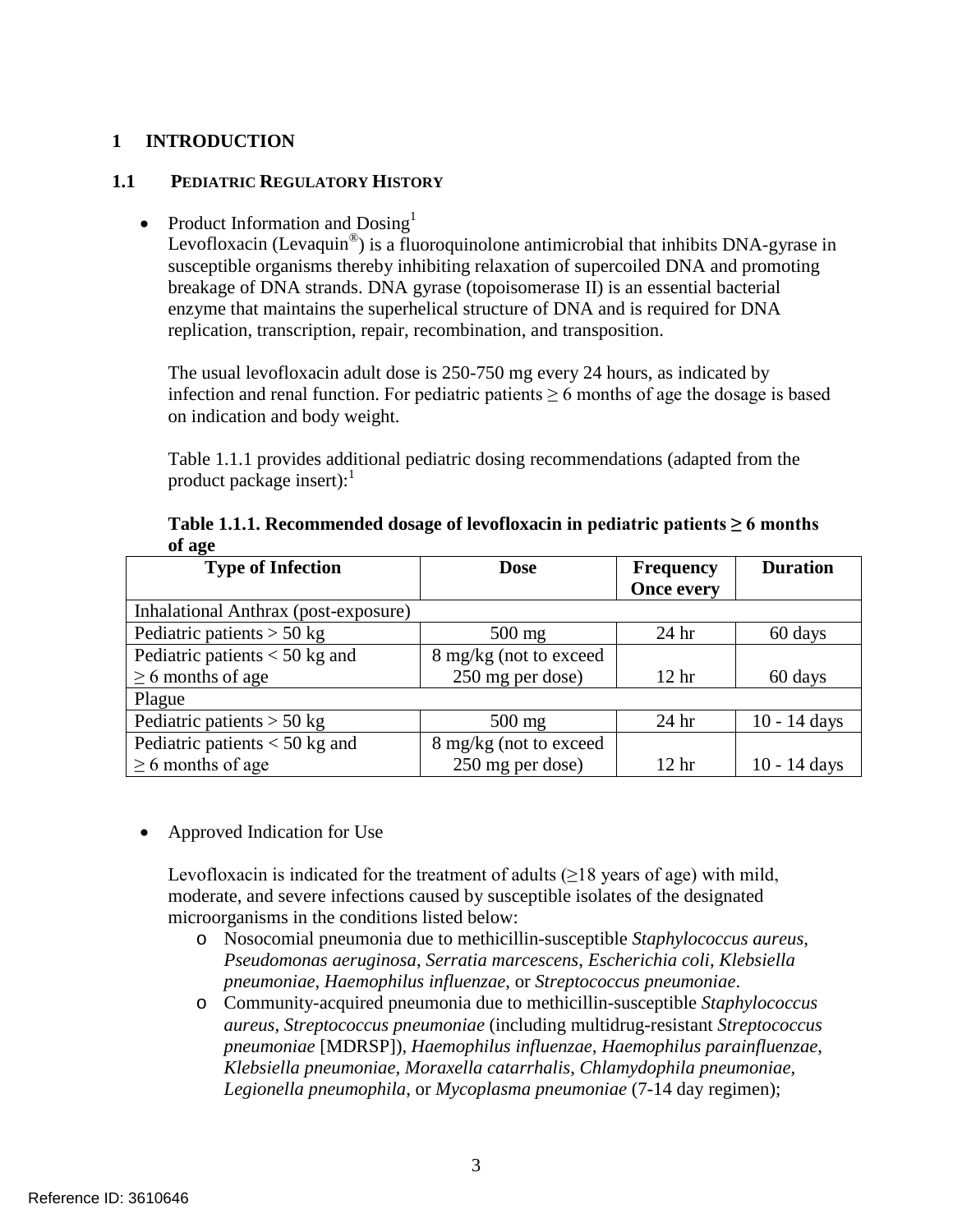community-acquired pneumonia due to *Streptococcus pneumoniae* (excluding multi-drug-resistant isolates [MDRSP]), *Haemophilus influenzae*, *Haemophilus parainfluenzae*, *Mycoplasma pneumoniae*, or *Chlamydophila pneumoniae (*5-day regimen).

- o Acute bacterial sinusitis due to *Streptococcus pneumoniae*, *Haemophilus influenzae*, or *Moraxella catarrhalis.*
- o Acute bacterial exacerbation of chronic bronchitis due to methicillin-susceptible *Staphylococcus aureus*, *Streptococcus pneumoniae*, *Haemophilus influenzae*, *Haemophilus parainfluenzae*, or *Moraxella catarrhalis*.
- o Complicated skin and skin structure infections due to methicillin-susceptible *Staphylococcus aureus*, *Enterococcus faecalis*, *Streptococcus pyogenes*, or *Proteus mirabilis.*
- o Uncomplicated skin and skin structure infections (mild to moderate) due to methicillin-susceptible *Staphylococcus aureus*, or *Streptococcus pyogenes.*
- o Chronic bacterial prostatitis due to *Escherichia coli*, *Enterococcus faecalis*, or methicillin-susceptible *Staphylococcus epidermidis.*
- o Complicated urinary tract infections due to *Escherichia coli*, *Klebsiella pneumoniae*, *Proteus mirabilis, Enterococcus faecalis*, *Enterobacter cloacae*, or *Pseudomonas aeruginosa*.
- o Acute pyelonephritis caused by *Escherichia coli*, including cases with concurrent bacteremia.
- o Uncomplicated urinary tract infections (mild to moderate) due to *Escherichia coli*, *Klebsiella pneumoniae*, or *Staphylococcus saprophyticus.*

Levofloxacin is indicated for the treatment of adults  $(\geq 18$  years of age) and pediatric patients (6 months of age and older) in the conditions listed below:

- o Inhalational anthrax (post-exposure) to reduce the incidence or progression of disease following exposure to aerosolized *Bacillus anthracis*.
- o Plague treatment, including pneumotic and septicemic plague, due to *Yersinia pestis* and prophylaxis for plague.
- Formulations

Levofloxacin is available as oral, intravenous, and ophthalmic formulations as described in Table 1.1.2.

#### **Table 1.1.2. Levofloxacin formulations and how supplied**

| Levofloxacin formulation    | How supplied                         |
|-----------------------------|--------------------------------------|
| Oral tablets                | 250 mg, 500 mg, 750 mg               |
| Oral solution               | $25 \text{ mg/mL}$                   |
| Intravenous solutions       | Single use vials: $25 \text{ mg/mL}$ |
|                             | Pre-mixed solution: 5 mg/mL          |
| Topical ophthalmic solution | $0.5\%$ (2.5 mL and 5 mL)            |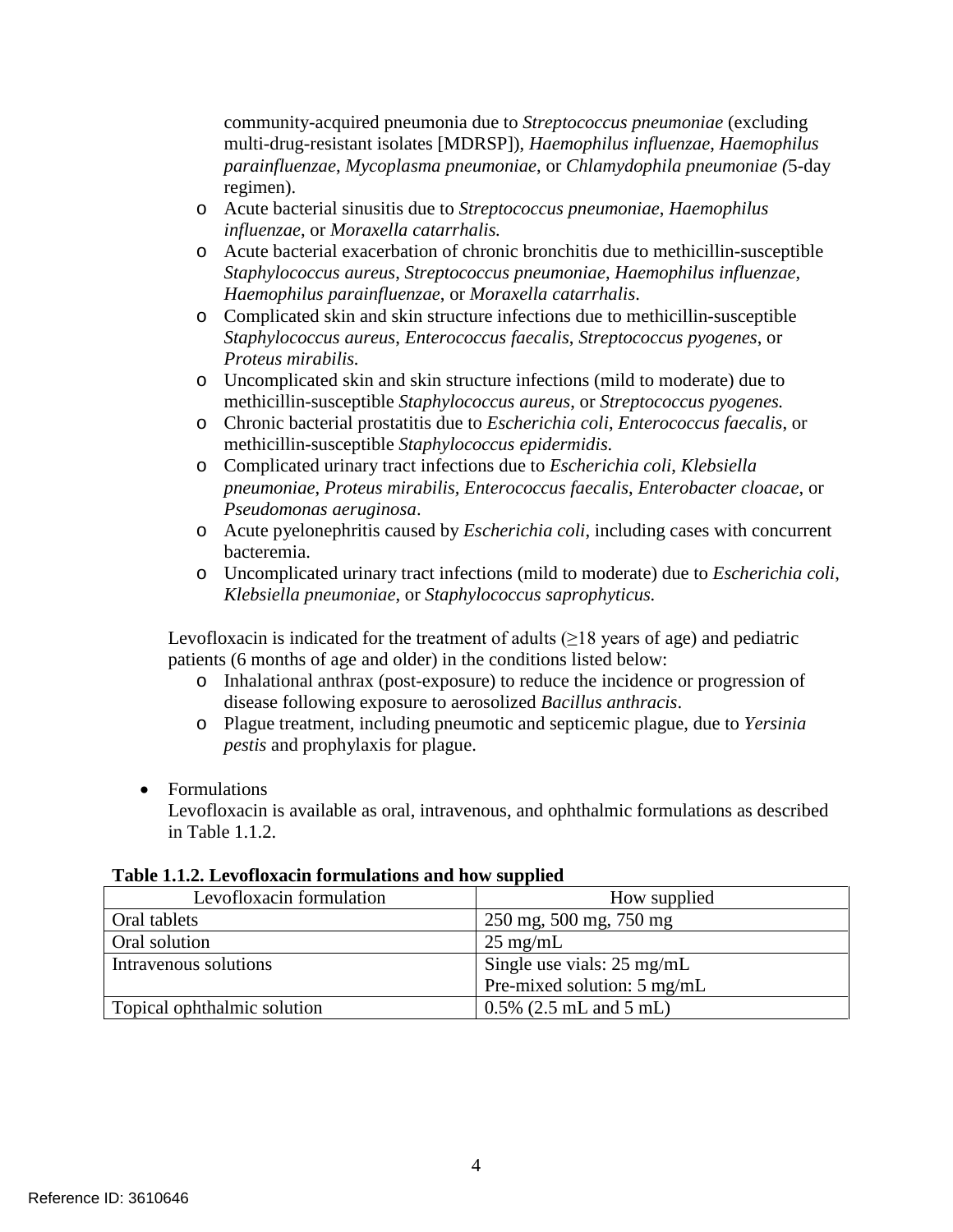• Safety Data from Pediatric Clinical Trials

# Inhalational Anthrax (Post-Exposure)

The effectiveness of levofloxacin for this indication is based on plasma concentrations achieved in humans, a surrogate endpoint reasonably likely to predict clinical benefit. Levofloxacin has not been tested in humans for the post-exposure prevention of inhalation anthrax. The mean plasma concentrations of levofloxacin associated with a statistically significant improvement in survival over placebo in the rhesus monkey model of inhalational anthrax are reached or exceeded in adult and pediatric patients receiving the recommended oral and intravenous dosage regimens. The risk-benefit assessment indicates that administration of levofloxacin to pediatric patients is appropriate. The safety of levofloxacin in pediatric patients treated for more than 14 days has not been studied. An increased incidence of musculoskeletal adverse events (arthralgia, arthritis, tendinopathy, gait abnormality) compared to controls has been observed in clinical studies with treatment duration of up to 14 days. Long-term safety data, including effects on cartilage, following the administration of levofloxacin to pediatric patients is limited.

# Plague

Efficacy studies of levofloxacin could not be conducted in humans with pneumonic plague for ethical and feasibility reasons. Therefore, approval of this indication was based on an efficacy

study conducted in animals. The mean plasma concentrations of LEVAQUIN ® associated with a statistically significant improvement in survival over placebo in an African green monkey model of pneumonic plague are reached or exceeded in adult and pediatric patients receiving the recommended oral and intravenous dosage regimens. The risk-benefit assessment indicates that administration of levofloxacin to pediatric patients is appropriate*.* Safety and effectiveness in pediatric patients below the age of six months have not been established.

# <span id="page-6-0"></span>**1.2 SUMMARY OF RELEVANT PREVIOUS DPV SAFETY REVIEWS**

On September 29, 2008, DPVII completed a detailed pediatric review of levofloxacin postmarketing adverse drug events.<sup>2</sup> At that time, DPVII concluded that the overall safety profile of levofloxacin in pediatrics appeared similar to adults without new serious unlabeled adverse events. Musculoskeletal events, primarily arthralgia, were the most frequently reported events and represented the predominant adverse events reported among pediatric users. Central nervous system events were also reported in pediatric cases and were most often seizure, abnormal behavior, confusion, hallucination, and panic attack.

On July 13, 2011, DPV II completed an updated review of levofloxacin postmarketing adverse events in accordance with the Pediatric Research Equity Act (PREA).<sup>3</sup> The focus of this review was reports of pediatric death and serious unlabeled adverse events with levofloxacin. The review concluded that the adverse events reported in children were similar to those reported in adults, primarily describing musculoskeletal and central nervous system events, both of which were adequately reflected in labeling. No new or significant adverse events in pediatric patients exposed to levofloxacin were identified.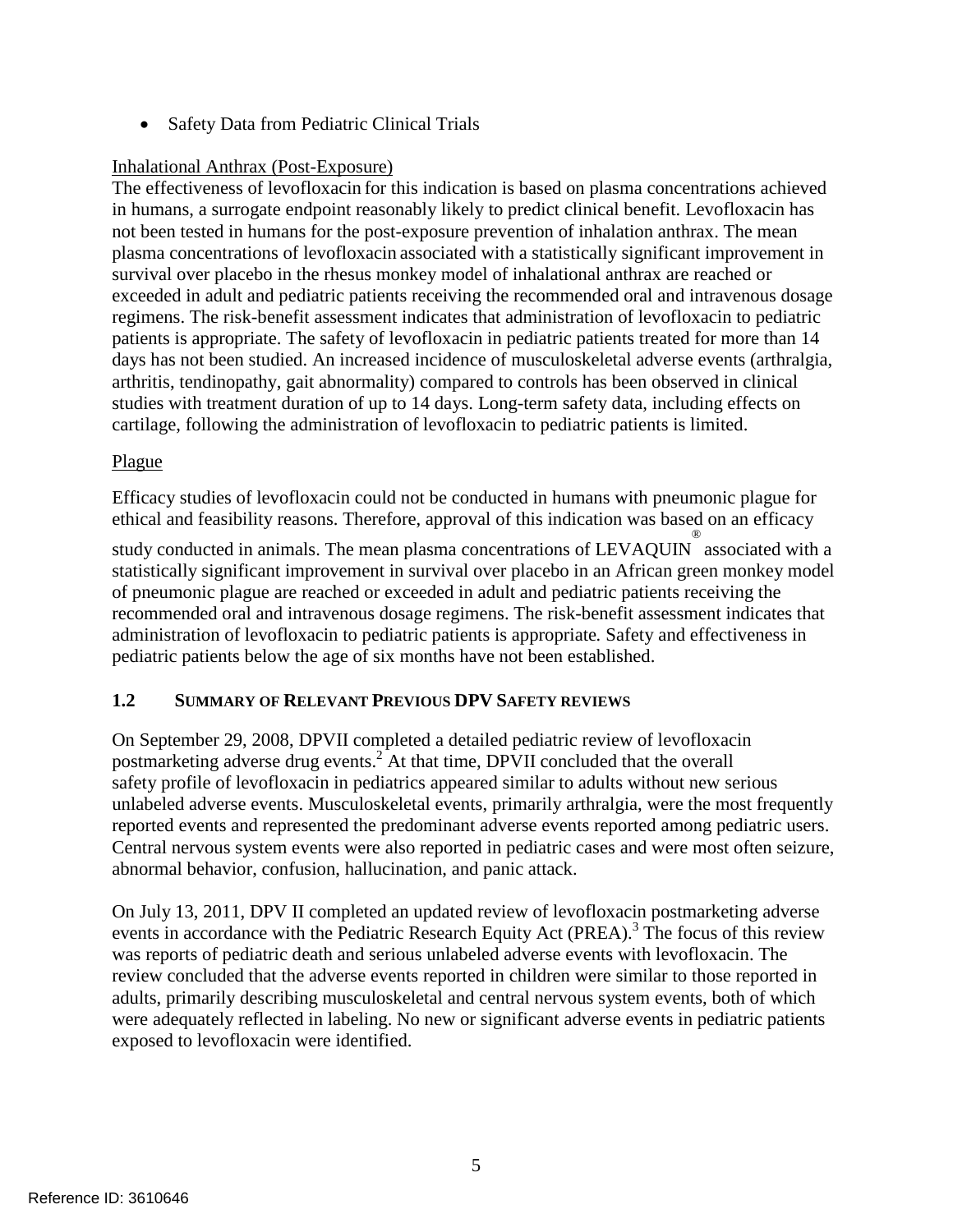# <span id="page-7-0"></span>**1.3 HIGHLIGHTS OF LABELED SAFETY ISSUES**

- CONTRAINDICATIONS
	- o Levofloxacin is contraindicated in persons with known hypersensitivity to levofloxacin, or other quinolone antibacterials.
- WARNINGS AND PRECAUTIONS
	- o Risk of tendinitis and tendon rupture is increased in all ages. The risk is further increased in older patients usually over 60 years of age, in those taking corticosteroid drugs, and in patients with kidney, heart or lung transplants. Discontinue if pain or inflammation in a tendon occurs.
	- o May exacerbate muscle weakness in persons with myasthenia gravis. Avoid levofloxacin in patients with a known history of myasthenia gravis.
	- o Anaphylactic reactions and allergic skin reactions, serious, occasionally fatal, may occur after first dose.
	- o Hematologic (including agranulocytosis, thrombocytopenia), and renal toxicities may occur after multiple doses.
	- o Hypersensitivity reactions including severe dermatologic reactions (e.g., toxic epidermal necrolysis, Stevens-Johnson Syndrome), interstitial nephritis, allergic pneumonitis
	- o Severe, and sometimes fatal, hepatotoxicity has been reported. Discontinue immediately if signs and symptoms of hepatitis occur.
	- o Central nervous system effects, including convulsions, anxiety, confusion, depression, and insomnia may occur after the first dose. Use with caution in patients with known or suspected disorders that may predispose them to seizures or lower the seizure threshold. Increased intracranial pressure (pseudotumor cerebri) has been reported.
	- o *Clostridium difficile*-associated diarrhea (CDAD) has been reported with use of nearly all antibacterial agents, including levofloxacin, and may range in severity from mild diarrhea to fatal colitis.
	- o Peripheral neuropathy . Cases of sensory or sensimotor axonal polyneuropathy affecting small and/or large axons resulting in paresthesias, hypoesthesias, dyasthesias, and weakness have been reported in patients receiving fluoroquinolones, including levofloxacin. Levofloxacin should be discontinued immediately if the patient experiences symptoms of neuropathy.
	- o Prolongation of the QT interval and isolated cases of torsade de pointes have been reported. Avoid use in patients with known prolongation, those with hypokalemia, and with other drugs that prolong the QT interval.
	- o An increased incidence of musculoskeletal disorders (arthralgia, arthritis, tendinopathy, and gait abnormality) compared to controls has been observed in pediatric patients receiving levofloxacin.
	- o Disturbances of blood glucose, including symptomatic hyper- and hypoglycemia, have been reported with levofloxacin, usually in diabetic patients.
	- o Moderate to severe photosensitivity/phototoxicity reactions can be associated with the use of fluoroquinolones after sun or UV light exposure.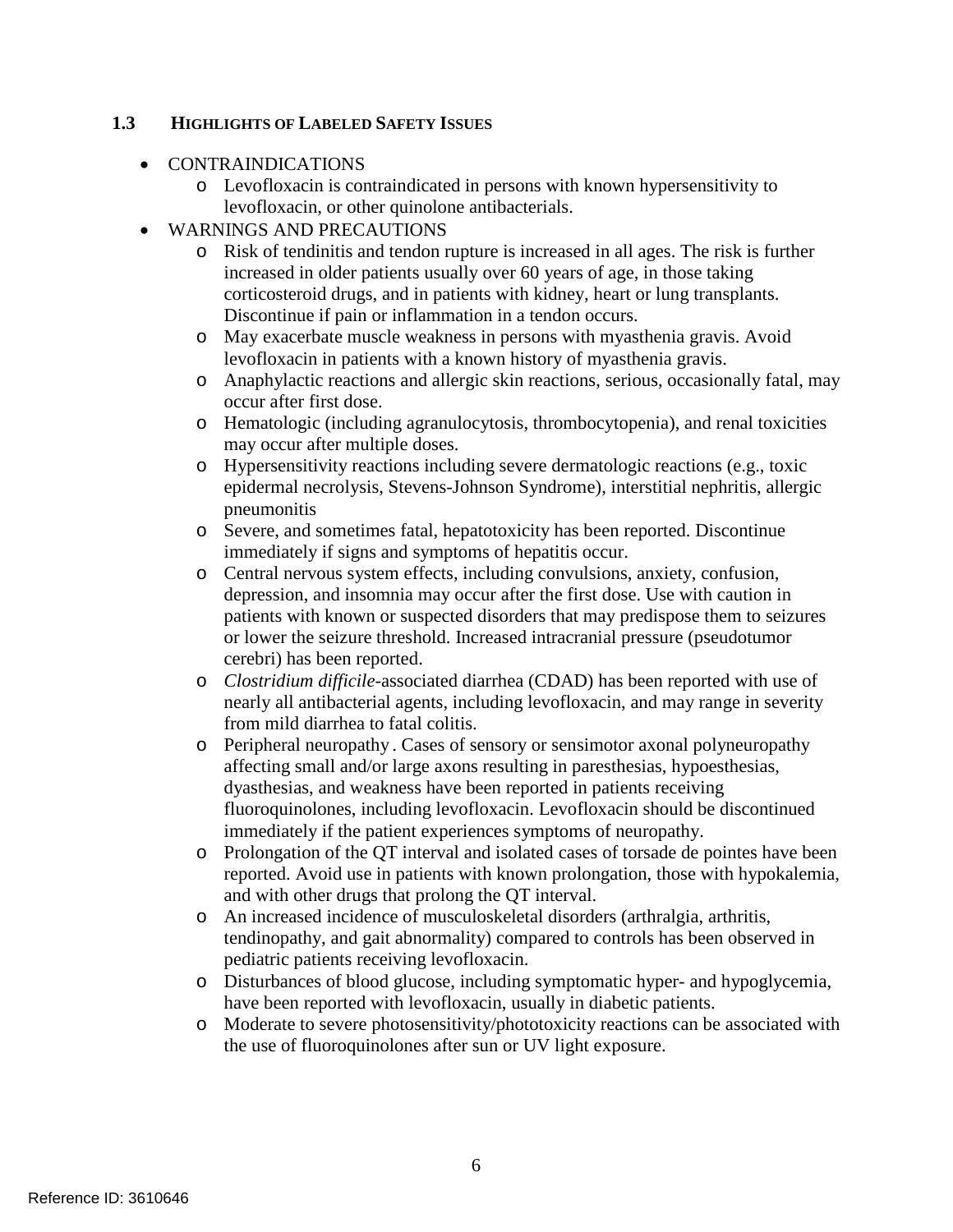- ADVERSE REACTIONS
	- o The most common adverse reactions ( $\geq$  3%) were nausea, headache, diarrhea, insomnia, constipation and dizziness.
- DRUG INTERACTIONS
	- o Multivalent cation-containing products including antacids, metal cations or didanosine: absorption of levofloxacin is decreased when the tablet or oral solution formulation is taken within 2 hours of these products. Do not coadminister the intravenous formulation in the same IV line with a multivalent cation.
	- o Warfarin: effect may be enhanced. Monitor prothrombin time, INR, and watch for bleeding
	- o Antidiabetic agents: carefully monitor blood glucose
- USE IN SPECIFIC POPULATIONS
	- o Geriatrics: severe hepatotoxicity has been reported. The majority of reports describe patients 65 years of age or older. May have increased risk of tendinopathy (including rupture), especially with concomitant corticosteroid use. May be more susceptible to prolongation of the QT interval.
	- o Pediatrics: musculoskeletal disorders (arthralgia, arthritis, tendinopathy, and gait abnormality) seen in more levofloxacin-treated patients than in comparator. Shown to cause arthropathy and osteochondrosis in juvenile animals. Safety in pediatric patients treated for more than 14 days has not been studied. Risk-benefit appropriate only for the treatment of inhalational anthrax (post-exposure) and plague.

# <span id="page-8-0"></span>**2 DRUG UTILIZATION DATA**

### <span id="page-8-1"></span>**2.1 METHODS AND MATERIALS**

### <span id="page-8-2"></span>**2.1.1 Determining Settings of Care**

The IMS Health, IMS National Sales Perspectives™ was used to determine the various retail and non-retail channels of distribution for levofloxacin (oral and injectable). Approximately 82% of oral levofloxacin was distributed to outpatient retail pharmacies, while nearly 100% of levofloxacin vials for injectable use were distributed to non-retail settings (primarily non-federal hospitals)<sup>[1](#page-8-4)</sup>. As a result, outpatient retail pharmacy drug utilization patterns were examined for oral levofloxacin and inpatient drug utilization patterns (non-federal inpatient and outpatient ER) were examined for injectable levofloxacin. Mail-order/specialty pharmacy data were not included in this analysis.

### <span id="page-8-3"></span>**2.1.2 Data Sources Used**

Proprietary drug utilization databases were used to conduct this analysis*. (See Appendix A for full database descriptions).*

<span id="page-8-4"></span> <sup>1</sup> IMS Health, IMS National Sales Perspectives™, Extracted May 2014. File:NSPC 2014-574 Levaquin by formulation BPCA 6.4.2014.xlsx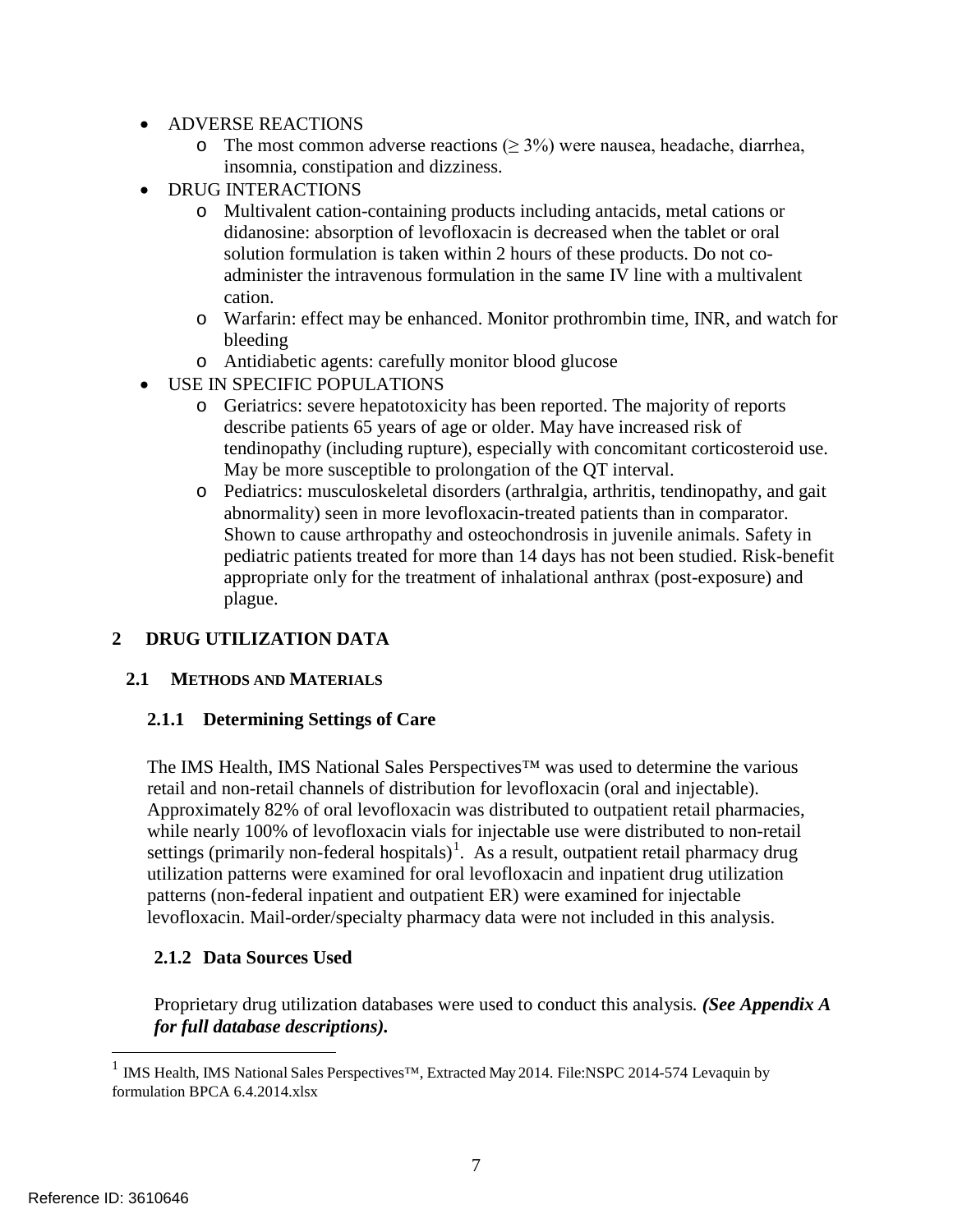The IMS, Total Patient Tracker (TPT) database was used to obtain the nationally estimated number of patients receiving a dispensed retail prescription for oral levofloxacin in the U.S., stratified by patient age (0-1, 2-5, 6-11, 12-16, and 17 years and older), from April 2011 through March 2014.

The IMS Health, National Prescription Audit (NPA) was used to obtain the nationally estimated number of dispensed retail prescriptions for oral levofloxacin in the U.S., stratified by prescriber specialty, for the cumulative time period from April 2011 through March 2014.

Encuity Research, LLC., Treatment Answers™ was used to obtain the diagnoses, as reported by office-based physician surveys, associated with the use of oral levofloxacin for the cumulative time period from April 2011 through March 2014.

The IMS Health, Inpatient HealthCare Utilization System database (IHCarUS) was used to obtain the nationally estimated number of patients who were billed for injectable levofloxacin in a hospital setting (non-federal inpatient and outpatient ER) in the U.S., stratified by patient age (0-1, 2-5, 6-11, 12-16, and 17 years and older), from April 2011 through March 2014.

# <span id="page-9-1"></span><span id="page-9-0"></span>**2.2 RESULTS**

# **2.2.1 U.S. Outpatient Pharmacy Drug Utilization Patterns for Oral Levofloxacin**

# *2.2.1.1. Unique Patient Data for Oral Levofloxacin*

Table 1 below shows the nationally estimated number of patients, stratified by patient age (0-1, 2-5, 6-11, 12-16, and 17 years and older), receiving a dispensed prescription for oral levofloxacin tablets from U.S. outpatient retail pharmacies, from April 2011 through March 2014. During the entire time period examined, less than 1% (about 69,000 patients) of the total use for oral levofloxacin tablets was in the pediatric population aged 0-16 years old, while patients aged 17 years and older accounted for more than 99% (about 17.6 million patients). Among pediatric patients aged 0-16 years, patients aged 12-16 years old accounted for 86% (about 59,000 patients), and patients aged 6-11 years accounted for about 11% (about 7,900 patients) of the total pediatric patients.

Overall, the total number of patients receiving a dispensed prescription for oral levofloxacin tablets from U.S. outpatient retail pharmacies increased from about 5.2 million patients during the 12-month period ending March 2012 to about 7.8 million patients during the 12-month period ending March 2014. In the same time period, the use in pediatric patients aged 0-16 years increased by 51% from about 17,800 patients to about 26,800 patients. Among pediatric patients, patients aged 12-16 years accounted for the majority of use and increased by about 50% over the same time period from about 15,300 to 22,900 patients. The use in patients aged 6-11 years increased by about 58% over the same time period from about 2,000 to 3,200 patients, and use increased nearly 70% over the same time period in patients aged 2-5 years from about 260 to 440 patients. The use of oral levofloxacin tablets among patients aged 0-1 year old remained relatively steady across the same time period ranging between 210 - 260 patients.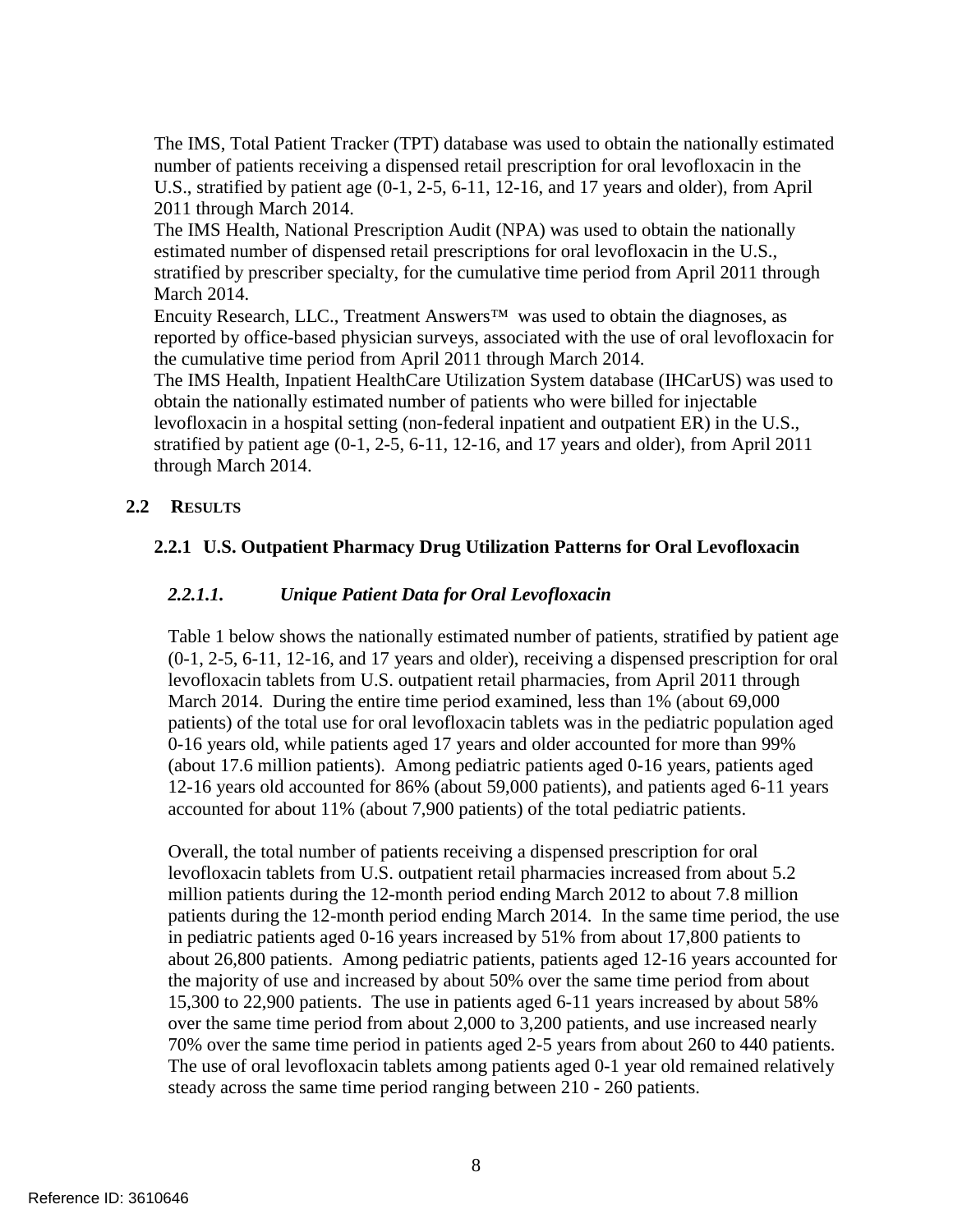Table 1.

**Apr 2011- Mar 2012 Apr 2012-Mar 2013 Apr 2013-Mar 2014 Cumulative Nationally estimated number of patients, stratified by patient age 0-1, 2-5, 6-11, 12-16, and 17 years and older, receiving a prescription for oral levofloxacin tablets from an outpatient U.S. retail pharmacy, April 2011 through March 2014,**

|                                                                                                                                                                                                                                                        | ADIZULI-MAIZULZ |            | ADIZ-MAIZ-WAI |            | ADIZUI-NICIZUI- |         | <b>April 2011-March 2014</b> |         |
|--------------------------------------------------------------------------------------------------------------------------------------------------------------------------------------------------------------------------------------------------------|-----------------|------------|---------------|------------|-----------------|---------|------------------------------|---------|
|                                                                                                                                                                                                                                                        | Patients (N)    | Share %    | Patients (N)  | Share %    | Patients (N)    | Share % | Patients (N)                 | Share % |
| Total                                                                                                                                                                                                                                                  | 5,182,216       | 100%       | 7,664,699     | 100%       | 7,824,636       | 100%    | 17,637,819                   | 100%    |
| 0 - 16 years old                                                                                                                                                                                                                                       | 17.760          | 0.34%      | 27.538        | 0.36%      | 26,793          | 0.34%   | 68,664                       | 0.39%   |
| 0 - 1 year old                                                                                                                                                                                                                                         | 206             | 1.16%      | 233           | 0.85%      | 261             | 0.97%   | 678                          | 0.99%   |
| 2 - 5 years old                                                                                                                                                                                                                                        | 256             | 1.44%      | 430           | 1.56%      | 436             | 1.63%   | 1,076                        | 1.57%   |
| 6 - 11 years old                                                                                                                                                                                                                                       | 2,034           | 11.45%     | 3,145         | 11.42%     | 3,208           | 11.97%  | 7,887                        | 11.49%  |
| 12 - 16 years old                                                                                                                                                                                                                                      | 15.285          | 86.06%     | 23.785        | 86.37%     | 22,935          | 85.60%  | 59,353                       | 86.44%  |
| 17 years and older                                                                                                                                                                                                                                     | 5,164,412       | 99.66%     | 7,637,153     | 99.64%     | 7,795,207       | 99.62%  | 17,568,456                   | 99.61%  |
| <b>UNKNOWN AGE</b>                                                                                                                                                                                                                                     | 141             | $< 0.01\%$ | 214           | $< 0.01\%$ | 4.198           | 0.05%   | 4,525                        | 0.03%   |
| Source: IMS Health, Total Patient Tracker, April 2011-March 2014, extracted JUN2014, source file: TPT 2014-574 MAT BPCA 0-1, 2-5, 6-11, 12-16, and 17 + 6.4.2014; TPT<br>2014-574 levaguin BPCA 0-1.2-5.6-11.12-16.17+ Apr2011 to Mar2014 6.9.2014.xls |                 |            |               |            |                 |         |                              |         |

Table 2 below shows the nationally estimated number of patients, stratified by patient age (0-1, 2-5, 6-11, 12-16, and 17 years and older), receiving a dispensed prescription for oral levofloxacin solution from U.S. outpatient retail pharmacies, from April 2011 through March 2014. During the entire time period examined, pediatric population aged 0-16 years old accounted for 30% (nearly 9,900 patients) , while patients aged 17 years and older accounted for 70% (nearly 22,700 patients) of the total patients. Among pediatric patients aged 0-16 years, patients aged 12-16 years accounted for 11% (nearly 1,100 patients), patients aged 6-11 years accounted for 33% (nearly 3,200 patients), patients aged 2-5 years accounted for 38% (about 3800 patients), and patients aged 0-1 year accounted for 18% (nearly 1,800 patients).

Overall, the total number of patients receiving a dispensed prescription for oral levofloxacin solution from U.S. outpatient retail pharmacies increased by more than twofold from about 5,800 patients during the 12-month period ending March 2012 to about 14,700 patients during the 12-month period ending March 2014. In the same time period, pediatric patients aged 0-16 years increased by more than two-fold from about 1,700 patients to about 4,700 patients. Among pediatric patients, patients aged 2-5 years accounted for the majority of use and increased by nearly three-fold from about 600 to 1,900 patients, while pediatric patients aged 6-11 years increased by almost three-fold from about 560 to 1,500 patients. Following this, use in patients aged 0-1 year increased by nearly three-fold during the same time period from about 300 to 830 patients, while use in patients aged 12-16 years increased by more than two-fold from about 200 to 500 patients.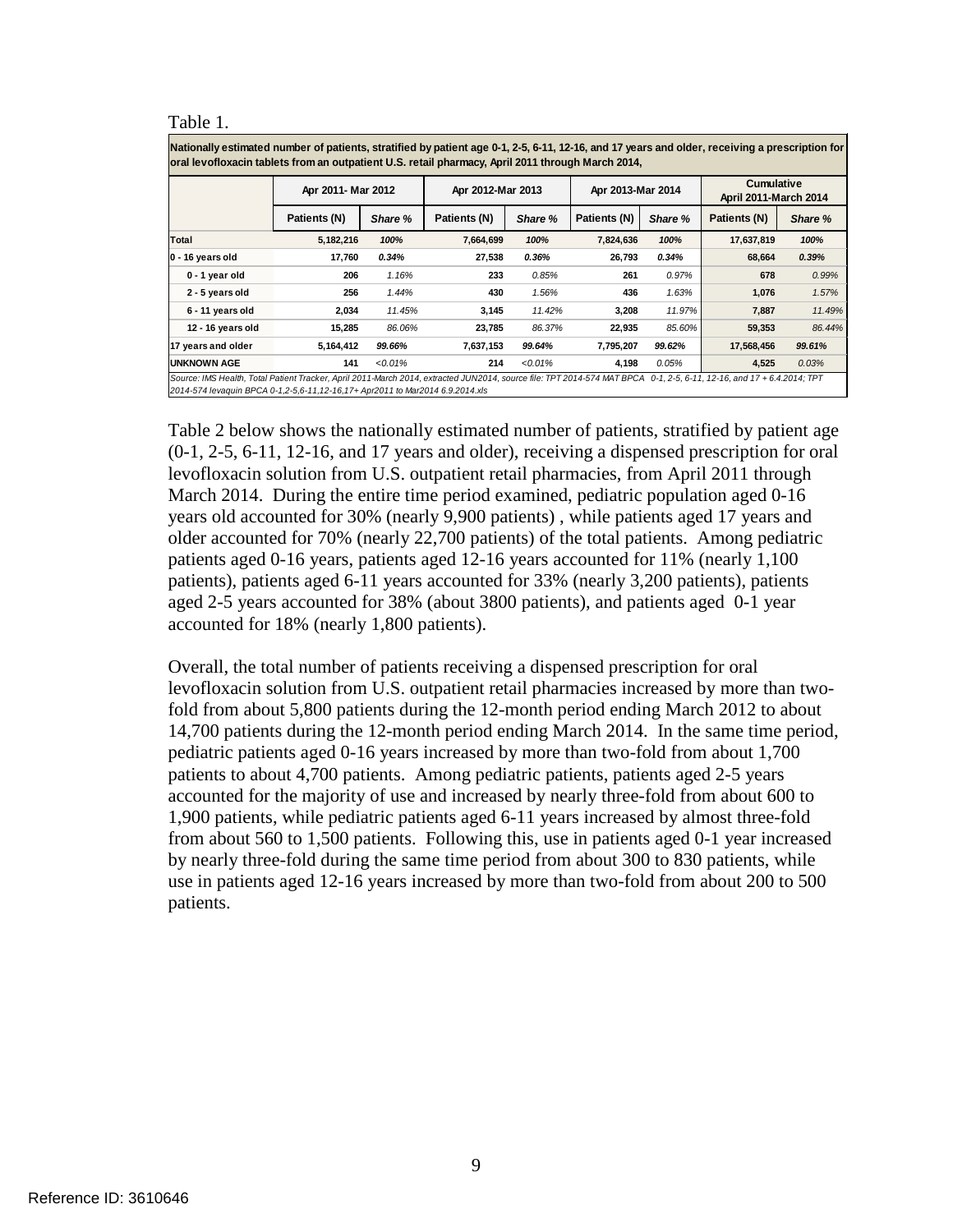#### Table 2

| Nationally estimated number of patients receiving a dispensed prescription for levofloxacin oral solution (25mg/ml) from<br>outpatient U.S. retail pharmacies, stratified by patient age, 0-1, 2-5, 6-11, 12-16, and 17 years and older, April 2011-March |                    |         |                   |         |                   |         |              |                       |  |
|-----------------------------------------------------------------------------------------------------------------------------------------------------------------------------------------------------------------------------------------------------------|--------------------|---------|-------------------|---------|-------------------|---------|--------------|-----------------------|--|
| 12014                                                                                                                                                                                                                                                     |                    |         |                   |         |                   |         |              |                       |  |
|                                                                                                                                                                                                                                                           | Apr 2011- Mar 2012 |         | Apr 2012-Mar 2013 |         | Apr 2013-Mar 2014 |         |              | <b>Cumulative</b>     |  |
|                                                                                                                                                                                                                                                           |                    |         |                   |         |                   |         |              | April 2011-March 2014 |  |
|                                                                                                                                                                                                                                                           | Patients (N)       | Share % | Patients (N)      | Share % | Patients (N)      | Share % | Patients (N) | Share %               |  |
|                                                                                                                                                                                                                                                           |                    |         |                   |         |                   |         |              |                       |  |
| <b>Grand Total</b>                                                                                                                                                                                                                                        | 5,792              | 100%    | 14,048            | 100%    | 14,719            | 100%    | 32,419       | 100%                  |  |
| 0 - 16 years old                                                                                                                                                                                                                                          | 1,672              | 29%     | 4,141             | 29%     | 4,691             | 32%     | 9,883        | 30%                   |  |
| 0 - 1 year old                                                                                                                                                                                                                                            | 307                | 18%     | 685               | 17%     | 827               | 18%     | 1,756        | 18%                   |  |
| 2 - 5 years old                                                                                                                                                                                                                                           | 590                | 35%     | 1,594             | 38%     | 1,850             | 39%     | 3,796        | 38%                   |  |
| 6 - 11 years old                                                                                                                                                                                                                                          | 564                | 34%     | 1,404             | 34%     | 1,505             | 32%     | 3,244        | 33%                   |  |
| 12 - 16 years old                                                                                                                                                                                                                                         | 211                | 13%     | 458               | 11%     | 509               | 11%     | 1,087        | 11%                   |  |
| 17 years and older                                                                                                                                                                                                                                        | 4,132              | 71%     | 9,964             | 71%     | 10,084            | 69%     | 22,742       | 70%                   |  |
| lunknown AGE                                                                                                                                                                                                                                              | 2                  | 0.03%   |                   | 0.01%   | 5.                | 0.03%   | 8            | 0.02%                 |  |
| lSource: IMS Health, Total Patient Tracker, April 2011-March 2014, Data Extracted Jul2014, Source File: TPT 2014-574 Levofloxacin 25mg/ml                                                                                                                 |                    |         |                   |         |                   |         |              |                       |  |
| loral solution BPCA                                                                                                                                                                                                                                       |                    |         |                   |         |                   |         |              |                       |  |

### <span id="page-11-0"></span>*2.2.1.2. Dispensed Prescriptions for Oral Levofloxacin by Prescriber Specialty*

Table 3 below shows the estimated number of oral levofloxacin prescriptions dispensed through U.S. outpatient retail pharmacies, stratified by prescriber specialty, for the cumulative time period from April 2011 through March. Approximately 29 million oral levofloxacin prescriptions were dispensed through U.S. outpatient retail pharmacies for the examined time period. Internal Medicine was the top prescribing specialty accounting for approximately 24% (about 7.1 million prescriptions) of total prescriptions dispensed, followed by Family Practice and Osteopathic Medicine with approximately 22% (about 6.7 million prescriptions) and 10% (about 3 million prescriptions) of the total, respectively. Prescriptions dispensed by pediatric specialty accounted for about 1% of the total (approximately 297,000 prescriptions).

#### Table 3

| Nationally estimated number of prescriptions dispensed for oral<br>levofloxacin, stratified by prescriber specialty, from April 2011 - March<br>2014, cumulative      |            |      |  |  |  |  |  |
|-----------------------------------------------------------------------------------------------------------------------------------------------------------------------|------------|------|--|--|--|--|--|
| <b>TRx</b><br>Share %                                                                                                                                                 |            |      |  |  |  |  |  |
| Total Prescriptions for Oral Levofloxacin                                                                                                                             | 29,895,175 | 100% |  |  |  |  |  |
| Internal Medicine                                                                                                                                                     | 7,132,461  | 24%  |  |  |  |  |  |
| <b>Family Practice</b>                                                                                                                                                | 6,655,865  | 22%  |  |  |  |  |  |
| Osteopathic Medicine                                                                                                                                                  | 3,011,977  | 10%  |  |  |  |  |  |
| Nurse Practitioner                                                                                                                                                    | 2,188,527  | 7%   |  |  |  |  |  |
| Physician Assistant                                                                                                                                                   | 1,854,656  | 6%   |  |  |  |  |  |
| Emergency Medicine                                                                                                                                                    | 1,265,533  | 4%   |  |  |  |  |  |
| Urology                                                                                                                                                               | 908,468    | 3%   |  |  |  |  |  |
| Specialty Unspecified                                                                                                                                                 | 766,142    | 3%   |  |  |  |  |  |
| Otolaryngology                                                                                                                                                        | 697,120    | 2%   |  |  |  |  |  |
| Pulmonary Diseases                                                                                                                                                    | 626,588    | 2%   |  |  |  |  |  |
| Pediatrics                                                                                                                                                            | 296,547    | 1%   |  |  |  |  |  |
| All Other Specialties                                                                                                                                                 | 4,491,291  | 15%  |  |  |  |  |  |
| Source: IMS National Prescription Audit (NPA), Apr2011-Mar2014, Extracted Jun 2014, Source File:<br>NPA 2014-574 Levofloxacin by Specialty April 2011-March 2014.xlsx |            |      |  |  |  |  |  |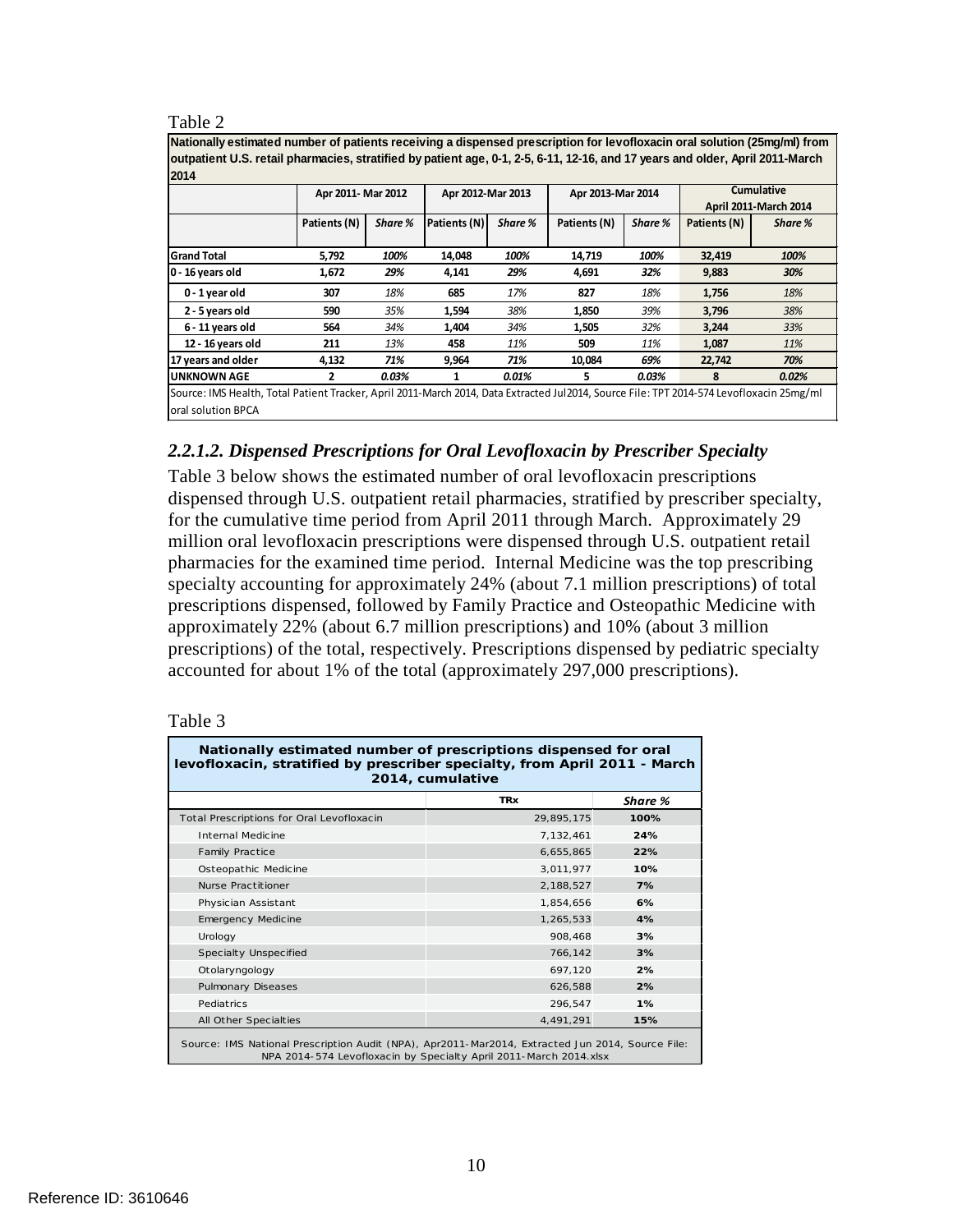### <span id="page-12-0"></span>*2.2.1.3. Diagnoses Associated with Use of Oral Levofloxacin*

Table 4 below shows the diagnoses (in terms of drug use mentions)<sup>[2](#page-12-1)</sup>, associated with the use of oral levofloxacin, stratified by patient age, as reported by office-based physician practices for the cumulative time period from April 2011 through March 2014. Diagnoses were coded according to the International Classification of Diseases (ICD-9-CM) and 95% confidence intervals were applied to the estimates.

The pediatric patients aged 0-16 years comprised less than 1% of the total drug use mentions. Among pediatric patients, there were no drug use mentions captured for pediatric patients aged 0-1 year old. "Asthma Not Otherwise Specified" (ICD-9 code 493.9) was the only diagnosis captured among pediatric patients aged 2-5 years. "Cellulitis Not Otherwise Specified" (ICD-9 code 682.9) was the top diagnosis associated with the use of oral levofloxacin among pediatric patients aged 6-11 years followed by "Cellulitis Of Finger" (ICD-9 code 681.0). "Urinary Tract Infection Not Otherwise Specified" (ICD-9 code 599.0) was the top diagnosis associated with the use of oral levofloxacin among pediatric patients aged 12-16 years followed by "Cellulitis Not Otherwise Specified" (ICD-9 code 682.9). *Of note, the number of drug use mentions as reported by office-based physician surveys for pediatric patients aged 2-5, 6-11, and 12-16 years was below the acceptable count allowable to provide a reliable estimate of national use*

| anie |  |
|------|--|
|------|--|

| Diagnoses associated with oral levofloxacin as reported by office-based physician surveys, stratified by<br>paitent age, from April 2011 through March 2014, cumulative |            |         |                 |  |  |
|-------------------------------------------------------------------------------------------------------------------------------------------------------------------------|------------|---------|-----------------|--|--|
|                                                                                                                                                                         | Uses (000) | Share % | 95% C.I. (000)  |  |  |
| Oral levofloxacin                                                                                                                                                       | 22,426     | 100%    | 21,699 - 23,153 |  |  |
| 0-16 years old                                                                                                                                                          | 114        | 0.5%    | $62 - 166$      |  |  |
| 2-5 years old                                                                                                                                                           | 6          | 5.3%    | $< 0.5 - 18$    |  |  |
| <b>4939 ASTHMA NOS</b>                                                                                                                                                  | 6          | 100%    | $< 0.5 - 18$    |  |  |
| 6-11 years old                                                                                                                                                          | 37         | 32.5%   | $7 - 66$        |  |  |
| <b>6829 CELLULITIS NOS</b>                                                                                                                                              | 21         | 56.8%   | $< 0.5 - 43$    |  |  |
| 6810 CELLULITIS OF FINGER                                                                                                                                               | 16         | 43.2%   | $< 0.5 - 36$    |  |  |
| 12-16 years old                                                                                                                                                         | 71         | 62.3%   | $30 - 112$      |  |  |
| 5990 URIN TRACT INFECTION NOS                                                                                                                                           | 19         | 26.8%   | $< 0.5 - 39$    |  |  |
| <b>6829 CELLULITIS NOS</b>                                                                                                                                              | 15         | 21.1%   | $< 0.5 - 33$    |  |  |
| <b>4900 BRONCHITIS NOS</b>                                                                                                                                              | 11         | 15.5%   | $< 0.5 - 27$    |  |  |
| <b>4739 CHRONIC SINUSITIS NOS</b>                                                                                                                                       | 10         | 14.1%   | $< 0.5 - 25$    |  |  |
| 4860 PNEUMONIA, ORGANISM NOS                                                                                                                                            | 7          | 9.9%    | $< 0.5 - 21$    |  |  |
| <b>4630 ACUTE TONSILLITIS</b>                                                                                                                                           | 6          | 8.5%    | $< 0.5 - 19$    |  |  |
| <b>6811 CELLULITIS OF TOE</b>                                                                                                                                           | 3          | 4.2%    | $< 0.5 - 11$    |  |  |
| 17 years and older                                                                                                                                                      | 21,197     | 94.5%   | 20,490 - 21,904 |  |  |
| 4860 PNEUMONIA, ORGANISM NOS                                                                                                                                            | 4,626      | 21.8%   | $4,296 - 4,957$ |  |  |
| 5990 URIN TRACT INFECTION NOS                                                                                                                                           | 2.872      | 13.5%   | $2.612 - 3.132$ |  |  |
| <b>4900 BRONCHITIS NOS</b>                                                                                                                                              | 2.107      | 9.9%    | $1.884 - 2.330$ |  |  |
| <b>4660 ACUTE BRONCHITIS</b>                                                                                                                                            | 1,546      | 7.3%    | 1,355 - 1,737   |  |  |
| <b>4619 ACUTE SINUSITIS NOS</b>                                                                                                                                         | 1,517      | 7.2%    | 1,328 - 1,706   |  |  |
| <b>All Others</b>                                                                                                                                                       | 8,529      | 40.2%   | $8,081 - 8,978$ |  |  |
| <b>UNSPEC</b>                                                                                                                                                           | 1.115      | 5%      | $953 - 1.277$   |  |  |

<span id="page-12-1"></span> $2$  "Drug uses" to refer to mentions of a drug in association with a diagnosis during an office-based patient visit. This term may be duplicated by the number of diagnosis for which the drug is mentioned. It is important to note that a "drug use" does not necessarily result in prescription being generated. Rather, the term indicates that a given drug was mentioned during an office visit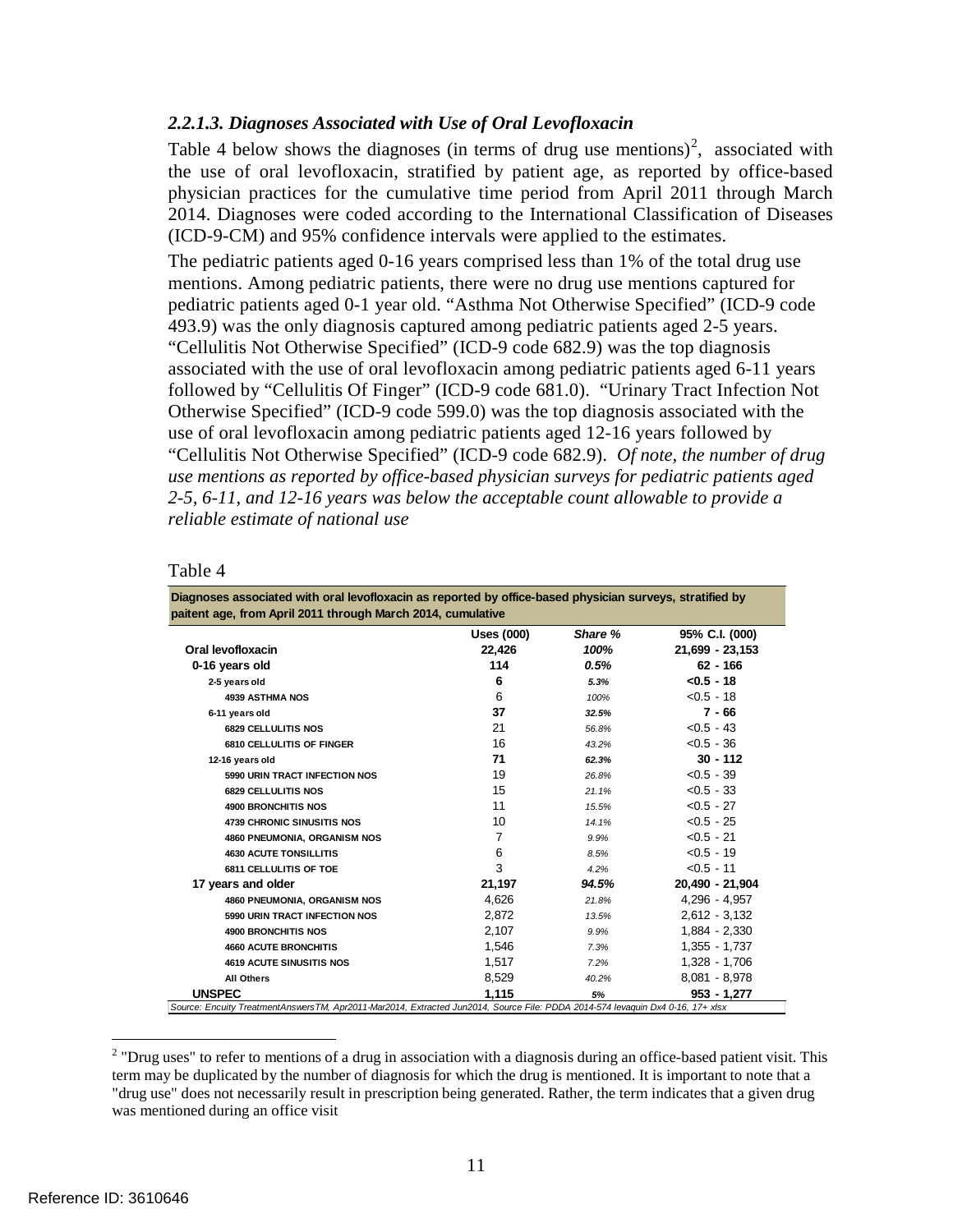### <span id="page-13-0"></span>*2.2.2. Unique Patient Data for Injectable Levofloxacin*

Table 5 below displays the nationally estimated number of patients, stratified by patient age (0-1, 2-5, 6-11, 12-16, and 17 years and older), with a hospital billing for injectable levofloxacin from non-federal U.S. hospitals (inpatient and outpatient ER) from April 2011 through March 2014. During the entire time period examined, less than 1% (about 19,000 patients) of the total use for injectable levofloxacin was in the pediatric population aged 0-16 years old, while patients aged 17 years and older accounted for more than 99% (about 6.6 million patients) of the total patients with a hospital billing for injectable levofloxacin. Among pediatric patients aged 0-16 years, patients aged 12-16 years accounted for majority of the patients (about 68% or 13,000 patients), followed by patients aged 6-11 years (16% or 3,100 patients), patients aged 2-5 years ( 9% or 1,700 patients), and patients aged 0-1 year (about 7% or 1,400 patients).

Overall, the total number of patients with a hospital billing for injectable levofloxacin from non-federal U.S. hospitals (inpatient and outpatient ER) decreased from about 2.3 million patients during the 12-month period ending March 2012 to about 2.2 million patients during the 12-month period ending March 2014. In the same time period, the use in pediatric patients aged 0-16 years decreased by nearly 18% from about 6,700 patients to about 5,500 patients. Among pediatric patients, patients aged 12-16 years old accounted for the majority of use and decreased by nearly 25% from about 4,600 to 3,500 patients during the same time period. The second highest use among pediatric patients was in patients aged 6-11 years and increased by approximately 21% from nearly 930 to 1,100 patients. For patients aged 2-5 years, use did not change across the same time period with nearly 600 patients, while use in patients aged 0-1 year decreased by nearly 40% from about 560 to 340 patients

Table 5

**Nationally estimated number of patients with a hospital billing for injectable levofloxacin from non-federal U.S. hospitals (inpatient and outpatient ER), stratified by patient age, 0-1, 2-5, 6-11, 12-16, and 17 years and older, April 2011-March 2014**

|                    |                        | Apr 2011- Mar 2012 |                        | Apr 2012-Mar 2013 |                        | Apr 2013-Mar 2014 | <b>Cumulative</b><br><b>April 2011-March 2014</b> |         |
|--------------------|------------------------|--------------------|------------------------|-------------------|------------------------|-------------------|---------------------------------------------------|---------|
|                    | <b>Patients</b><br>(N) | Share %            | <b>Patients</b><br>(N) | Share %           | <b>Patients</b><br>(N) | Share %           | Patients (N)                                      | Share % |
| <b>Grand Total</b> | 2,312,418              | 100%               | 2,420,879              | 100%              | 2,196,895              | 100%              | 6,625,877                                         | 100%    |
| 0 - 16 years old   | 6,699                  | 0.29%              | 6,981                  | 0.29%             | 5,506                  | 6.23%             | 19,034                                            | 0.29%   |
| 0 - 1 year old     | 556                    | 8.30%              | 508                    | 7.27%             | 343                    | 6.23%             | 1,402                                             | 7.36%   |
| 2 - 5 years old    | 618                    | 9.22%              | 558                    | 7.99%             | 606                    | 11.01%            | 1,731                                             | 9.09%   |
| 6 - 11 years old   | 934                    | 13.95%             | 1.056                  | 15.12%            | 1.133                  | 20.57%            | 3.101                                             | 16.29%  |
| 12 - 16 years old  | 4,596                  | 68.61%             | 4.870                  | 69.76%            | 3,450                  | 62.66%            | 12,864                                            | 67.58%  |
| 17 years and older | 2,305,649              | 99.71%             | 2,413,555              | 99.70%            | 2.190.051              | 99.69%            | 6,605,125                                         | 99.69%  |
| <b>UNKNOWN AGE</b> | 88                     | $0.01\%$           | 366                    | 0.02%             | 1,505                  | 0.07%             | 1,949                                             | 0.03%   |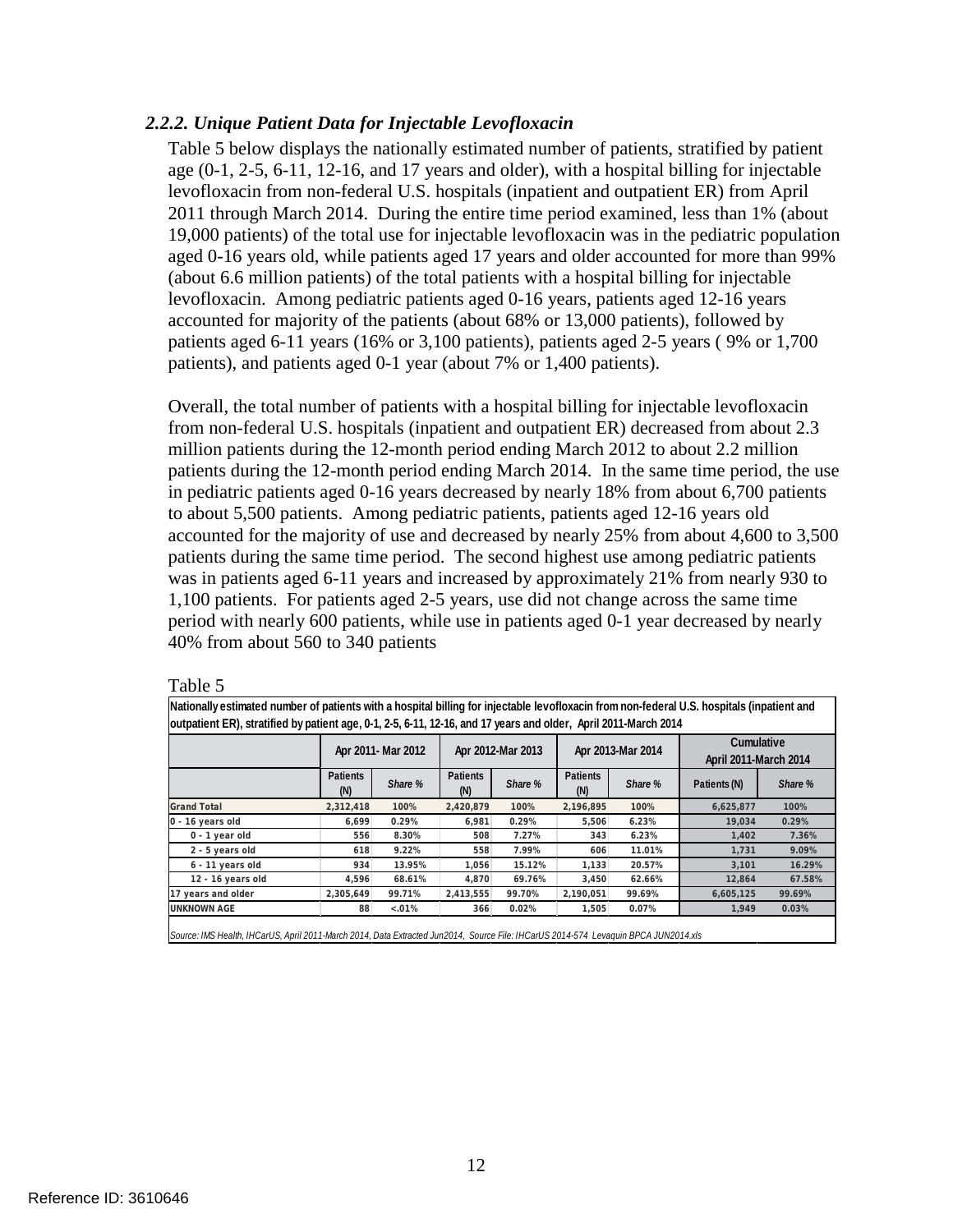### <span id="page-14-0"></span>**3 POSTMARKET ADVERSE EVENT REPORTS**

### <span id="page-14-1"></span>**3.1 METHODS AND MATERIALS**

### <span id="page-14-2"></span>**3.1.1 FDA Adverse Event Reporting System (FAERS) Search Strategy**

The FAERS database was searched with the strategy described in Table 3.1.1. See Appendix B for a description of the FAERS database.

| <b>Table 3.1.1 FAERS Search Strategy</b>    |  |  |  |  |
|---------------------------------------------|--|--|--|--|
| March 31, 2014                              |  |  |  |  |
| April 1, 2011 <sup>*</sup> - March 31, 2014 |  |  |  |  |
| Levofloxacin, Levaquin                      |  |  |  |  |
| All ages, all outcomes, worldwide           |  |  |  |  |
|                                             |  |  |  |  |

*\* Prior pediatric review for levofloxacin summarized data up until March 31, 2011*

### <span id="page-14-3"></span>**3.2 RESULTS**

### <span id="page-14-4"></span>**3.2.1 Total number of FAERS cases by Age**

*Table 3.2.1 Total Adult and pediatric FAERS cases\* (April 1, 2011 - March 31, 2014 ) with levofloxacin*

|                              | All reports (US) | Serious <sup>†</sup> (US) | Death (US) |
|------------------------------|------------------|---------------------------|------------|
| Adults $(>17 \text{ years})$ | 4320 (2684)      | 3940 (2316)               | 227(65)    |
| Pediatrics $(0 - 17$ years)  | 65 (25)          | $59^{\ddagger}$ (20)      | 58         |

*\* May include duplicates and transplacental exposures, and have not been assessed for causality † Serious adverse drug experiences per regulatory definition (CFR 314.80) include outcomes of death, life-*

*threatening, hospitalization (initial or prolonged), disability, congenital anomaly, and other serious important* 

*medical events. ‡ See Figure 3.2.2*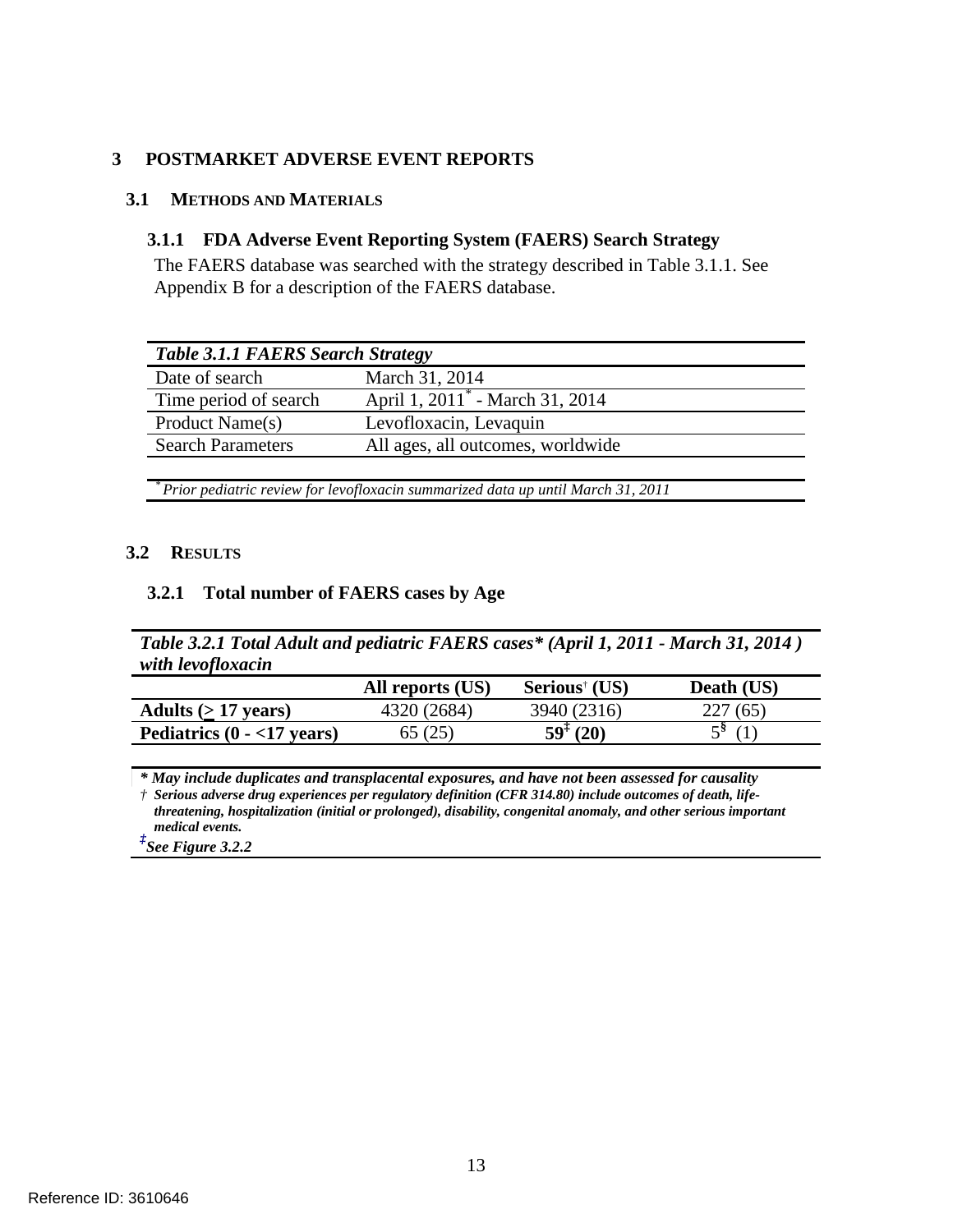# <span id="page-15-0"></span>**3.2.2 Selection of Serious Pediatric Cases in FAERS**

We identified 59 pediatric reports with a serious outcome (See Table 3.2.1). **Figure 3.2.2** below summarizes the specific selection of cases to be summarized in **Sections 3.3 and 3.4.**

*Figure 3.2.2 Selection of Serious Pediatric Cases with Levofloxacin*



### <span id="page-15-1"></span>*3.2.3 Characteristics of Pediatric Case Series*

Appendix C lists all the FAERS case numbers, FAERS version numbers and Manufacturer Control Numbers for the Pediatric Case Series.

| Table 3.2.3 Characteristics of Pediatric Case Series with |                       |                       |  |  |  |  |
|-----------------------------------------------------------|-----------------------|-----------------------|--|--|--|--|
| Levofloxacin $(N=32)$                                     |                       |                       |  |  |  |  |
| Age $(n=32)$                                              | $0 - 6$ months        |                       |  |  |  |  |
|                                                           | 6 months $-$ <2 years | 2                     |  |  |  |  |
|                                                           | $2 - 6$ years         | 5                     |  |  |  |  |
|                                                           | $6 - 12$ years        | 8                     |  |  |  |  |
|                                                           | $12 - 17$ years       | 16                    |  |  |  |  |
| <b>Sex</b>                                                | Male                  | 12                    |  |  |  |  |
|                                                           | Female                | 20                    |  |  |  |  |
| Daily Dose $(n=22)$                                       | Mean                  | 537 mg/day            |  |  |  |  |
|                                                           | Median (Range)        | 500 (250-1000) mg/day |  |  |  |  |
| Country of                                                | <b>United States</b>  | 11                    |  |  |  |  |
| Reporter                                                  | Foreign               | 21                    |  |  |  |  |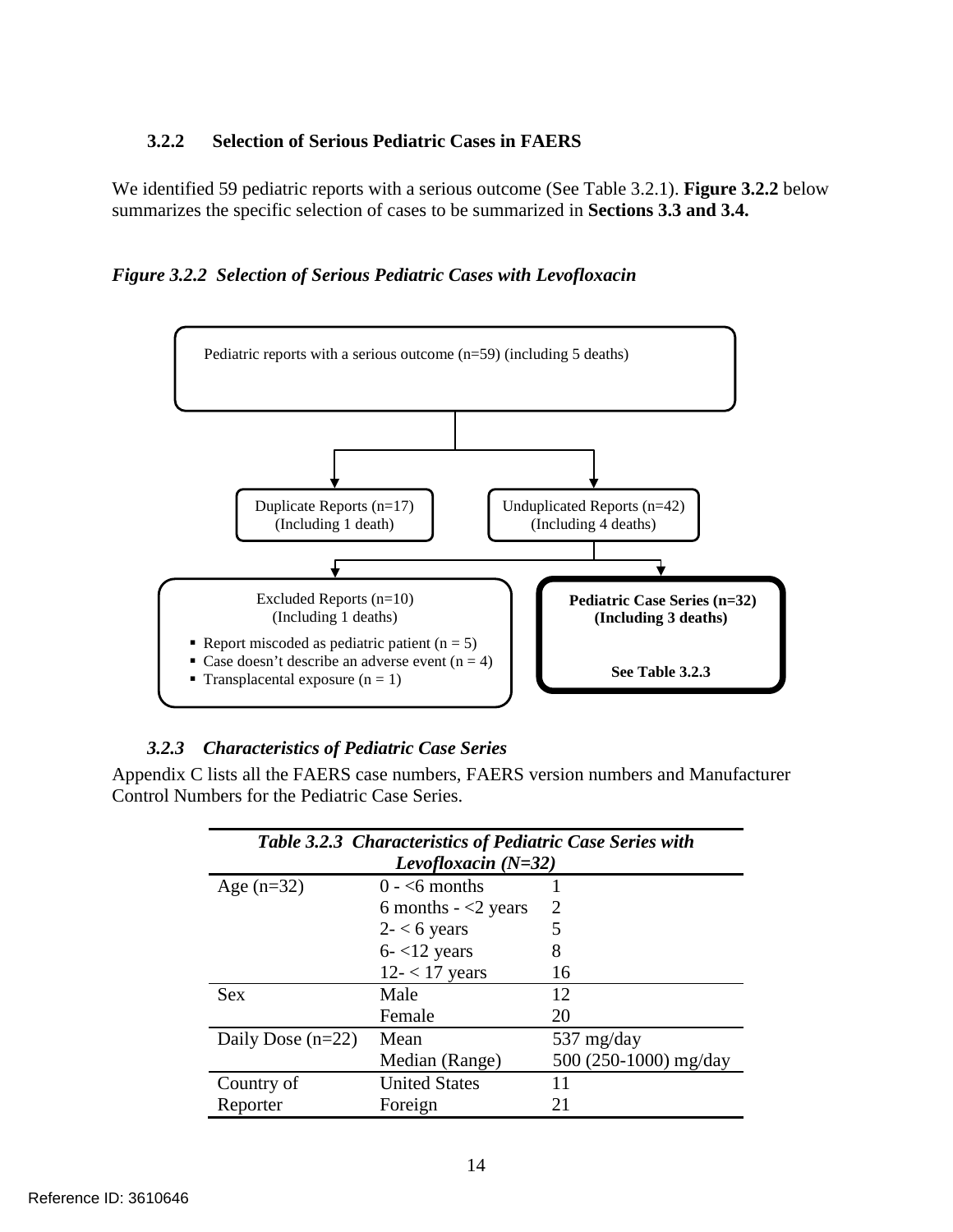| Frequently       | Tuberculosis            | h        |
|------------------|-------------------------|----------|
| Reported         | Respiratory infection 5 |          |
| Indication       | <b>Sinusitis</b>        | 4        |
|                  | <b>Bronchitis</b>       | 3        |
| Serious Outcome* | Death                   | 3        |
|                  | Life-threatening        |          |
|                  | Hospitalized            | 14       |
|                  | Disability              |          |
|                  | Congenital anomaly      | $\theta$ |
|                  | Other serious           | 13       |
|                  |                         |          |

**\*** Serious adverse drug experiences per regulatory definition (CFR 314.80) include outcomes of death, life-threatening, hospitalization (initial or prolonged), disability, congenital anomaly, and other serious important medical events.

#### <span id="page-16-0"></span>**3.3 SUMMARY OF SERIOUS ADVERSE EVENT REPORTS (N=32)**

#### <span id="page-16-1"></span>*3.3.1 Labeled Event: Hypersensitivity reactions (N=12)*

Anaphylaxis, allergic skin reactions and severe dermatologic reactions are labeled in the *Warnings and Precautions* sections *5.3 Hypersensitivity Reactions* and *5.4 Other Serious and Sometimes Fatal Reactions* (e.g., TEN, SJS). Of the 12 cases reviewed, the events reported were consistent with the known risk in the labeling and no increased severity was observed in these reports. Three cases reported anaphylaxis and nine cases reported skin reactions. Of the nine skin cases, most were of rash and urticaria, however, 2 cases reported SJS or TEN. Below is a summary of the cases.

#### *Anaphylaxis (N=3)*

Case# 8020834 describes a 16-year-old female who experienced anaphylactic shock after one dose of oral levofloxacin. The patient was admitted to the intensive care unit and received treatment with epinephrine, hydrocortisone, and dexchlorpheniramine. The patient's condition resolved within 48 hours. Anaphylactic reactions (occasionally fatal) are labeled in the *Warnings and Precautions* section of the levofloxacin label.

Case# 7902058 describes a 15-year-old female who experienced pharyngeal edema, urticaria, swollen extremities and difficulty breathing 90 minutes after treatment with oral levofloxacin and tranexamic acid. The patient improved after administration of epinephrine and methylprednisolone and was discharged from the hospital the same day. Of note, this case was confounded by the concomitant use of tranexamic acid which is labeled for allergic reactions.

Case# 8306301 reported an anaphylactic reaction following the use of a levofloxacin ophthalmic solution; however, based on the information provided it appears to be a local allergic reaction. This case describes an 8 year old male who was treated with levofloxacin ophthalmic solution for conjunctival hyperemia after excoriation on the left eyelid. Immediately after administration, the patient complained of intense pain. Eyewash was performed and betamethasone ophthalmic solution was instilled for treatment of chemosis and hyperemia. Eye pain and chemosis were worsening so loratadine and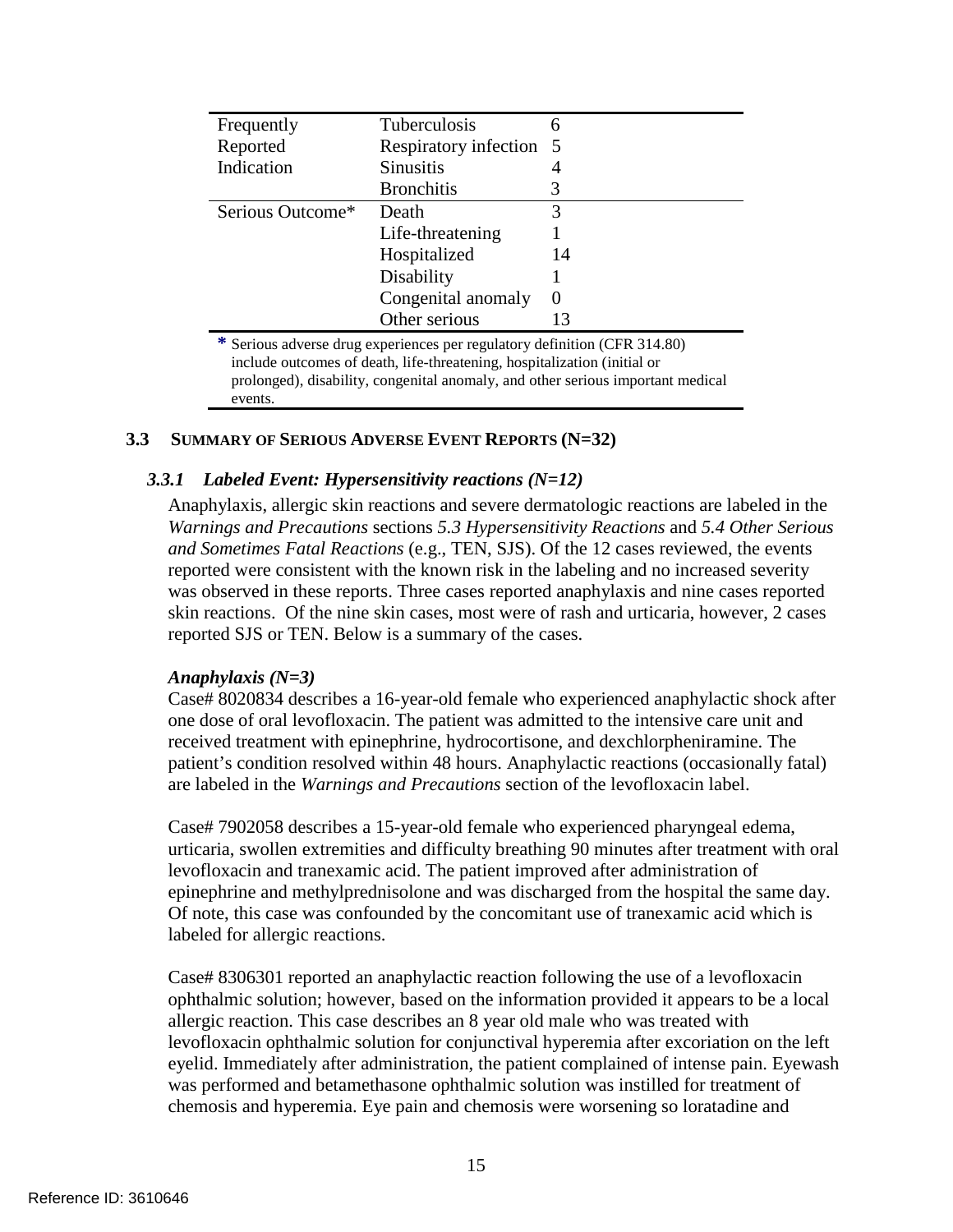betamethasone/dexchlorpheniramine were administered. The swollen eyelid persisted but chemosis resolved. A scratch test was performed with 11 different drugs and levofloxacin was the only drug that the patient had a positive reaction to with an urticarial lesion and redness. Two days after the "anaphylactic reaction," the event was almost resolved. The physician reporter assessed the event as probably related to levofloxacin. Of note, the patient was exposed to ophthalmic levofloxacin six months prior and sensitization may have occurred at that time according to the reporter. Ocular reactions including chemosis, hyperemia, transient ocular burning, ocular pain, and/or allergic reactions are labeled in the levofloxacin ophthalmic product labels.

#### *Skin reactions (N=9)*

Case# 9813618 is a direct report from a healthcare professional that describes TEN in an 11 year old male who was treated with levofloxacin for antibacterial prophylaxis after bone marrow transplant. The patient developed a skin rash with pruritus on his face, head and neck. The rash progressively worsened with the development of blisters on his cheeks and under his neck (35% of body surface area) and skin biopsy was consistent with TEN. The dermatology and burn team managed his care with dressing changes and debridement procedures. The reporter believes the adverse event was due to levofloxacin since it was the only new drug in the patient's regimen, although the patient was on multiple concomitant medications some of which are associated with SJS/TEN (e.g., fluconazole). The patient required prolonged hospitalization but had clinical resolution of symptoms at discharge.

The other SJS/TEN case is a litigation case confounded by use of concomitant medications also labeled for SJS/TEN (i.e., amoxicillin/clavulanic acid, trimethoprim/sulfamethoxazole).

Four cases describe hypersensitivity reactions manifested as rash and itching that occurred after the first dose of levofloxacin. Only one of these cases required hospitalization and symptoms resolved with supportive measures (i.e., antihistamines and steroids). Three cases were confounded by the use of concomitant drugs also labeled for allergic skin reactions (e.g., amoxicillin, ethionamide, pyrazinamide, ethambutol, cloxacillin). In all cases discontinuation of the drug and supportive measures was associated with clinical improvement.

### <span id="page-17-0"></span>*3.3.2 Labeled Event: Musculoskeletal adverse events (N=11)*

Musculoskeletal adverse events are labeled in two *Warnings and Precautions* sections. The increased risk of tendinitis and tendon ruptures in all ages is labeled under *5.1 Tendinopathy and Tendon Rupture* while *5.10 Musculoskeletal Disorders in Pediatric Patients and Arthropathic Effects in Animals* cautions about the increased incidence of musculoskeletal disorders (arthralgia, arthritis, tendinopathy, and gait abnormality) noted in pediatric patients compared to controls. Of the 11 cases reviewed, the events reported were consistent with the known risk in the labeling and no increased severity was observed in these reports.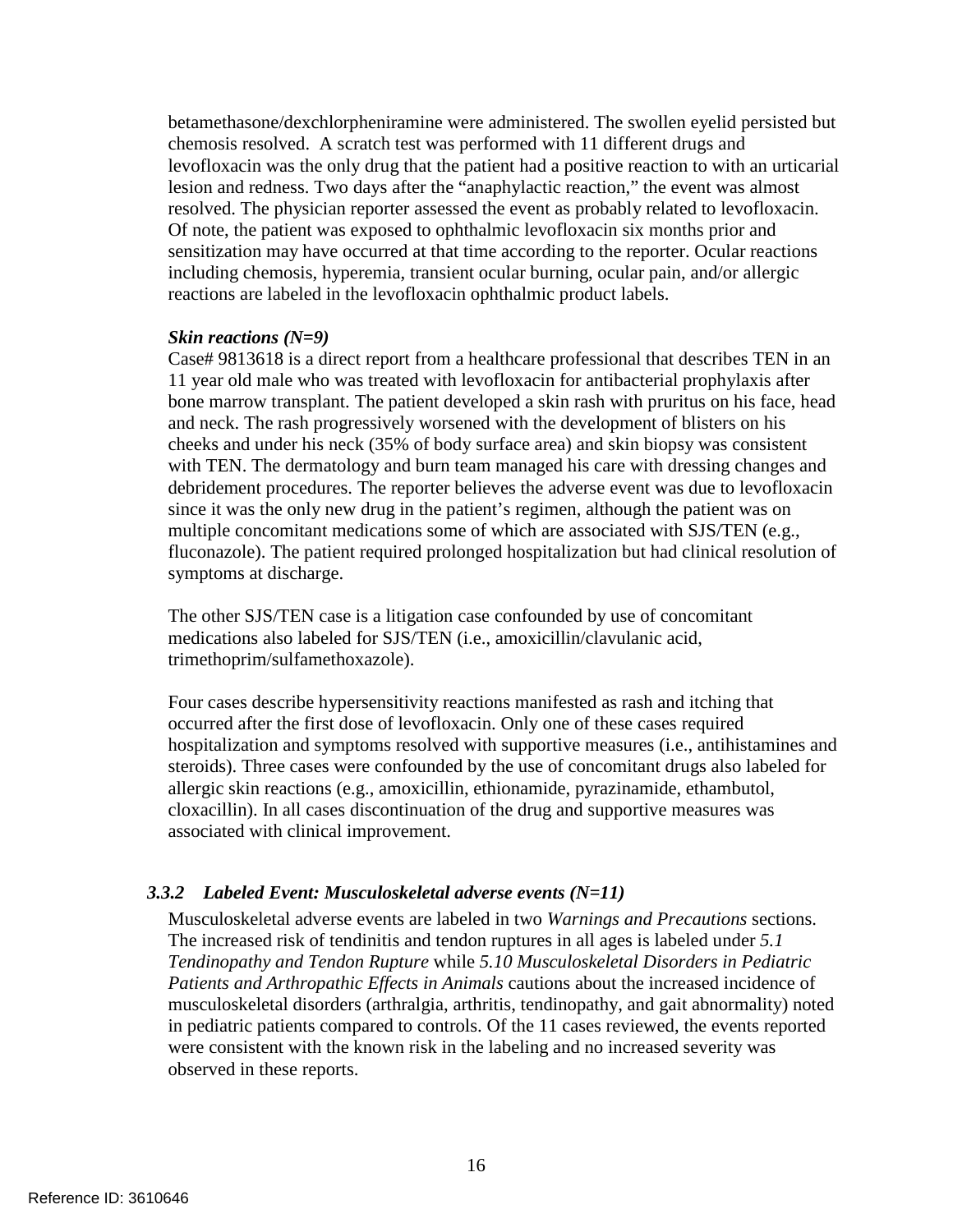The adverse events reported included tendinopathy, myalgia, arthralgia, and polyarthritis with the use of levofloxacin. Six of 11 cases reported resolution of symptoms after levofloxacin discontinuation, 4 cases did not have improvement at the time of the report, and 1 case had an unknown outcome.

A representative case (Case# 8060079) describes a 10-year-old female who received treatment with levofloxacin and metronidazole. After ten days of treatment, the patient experienced diffuse arthralgia, bilateral wrist and thumb pain, and bilateral Achilles tendon pain and tendinopathy. Levofloxacin was discontinued while metronidazole treatment was continued and at the time of the report, the patient was recovering from the adverse events.

Of the 4 cases that reported no improvement at the time of the report, one case also described an outcome of disability (Case# 8784301). These 4 cases are summarized below:

- o Case# 8784301 was a direct report describing a 3-year-old female who suffered loss of right and left calves use after taking two doses of levofloxacin. The narrative contains limited information and it's unknown whether the disability was permanent or temporary.
- o Case# 7987093 is a direct report that describes a 13-year-old female who developed knee pain that progressed to joint and tendon pain all over the body after seven doses of levofloxacin without any further information.
- o Case# 8020836 describes a 14-year-old female who developed balance disorder and muscle atrophy after four days of levofloxacin therapy. However, the case is confounded by a comorbidity of algoneurodystrophy and the use of concomitant medications labeled for musculoskeletal adverse events (i.e., omeprazole, midazolam, betamethasone, meperidine, hyoscine).
- o Case# 9226861 describes a 14-year-old male who experienced right knee effusion and tendinopathy after a ten day course of levofloxacin (exact time to event unknown). No other information was provided.

### <span id="page-18-0"></span>*3.3.3 Labeled Event: Central nervous system adverse events (N=2)*

Central nervous system adverse events are labeled in *Warnings and Precautions* Section *5.6 Central Nervous System Effects* and include toxic psychoses, tremors, restlessness, confusion, and hallucinations. The two cases report events consistent with the known risk in the labeling and no increased severity was observed in these reports.

Case# 10021274 is a literature report describing a 13-year-old female who was treated with levofloxacin for acute bronchitis. Within 2 hours of the first dose, the patient developed "giddiness and vomiting." She became restless with irrelevant speech and complained of "tremulousness and a vibration like sensation in her body." She had difficulty moving her limbs, confusion, and disorientation with features of delirium. Meningitis, hypoglycemia, ketosis, electrolyte imbalances, and malaria were ruled out. Additionally, her MRI and EEG were normal. Levofloxacin was discontinued and the patient was treated with broad-spectrum antimicrobials and antimalarials. The reporters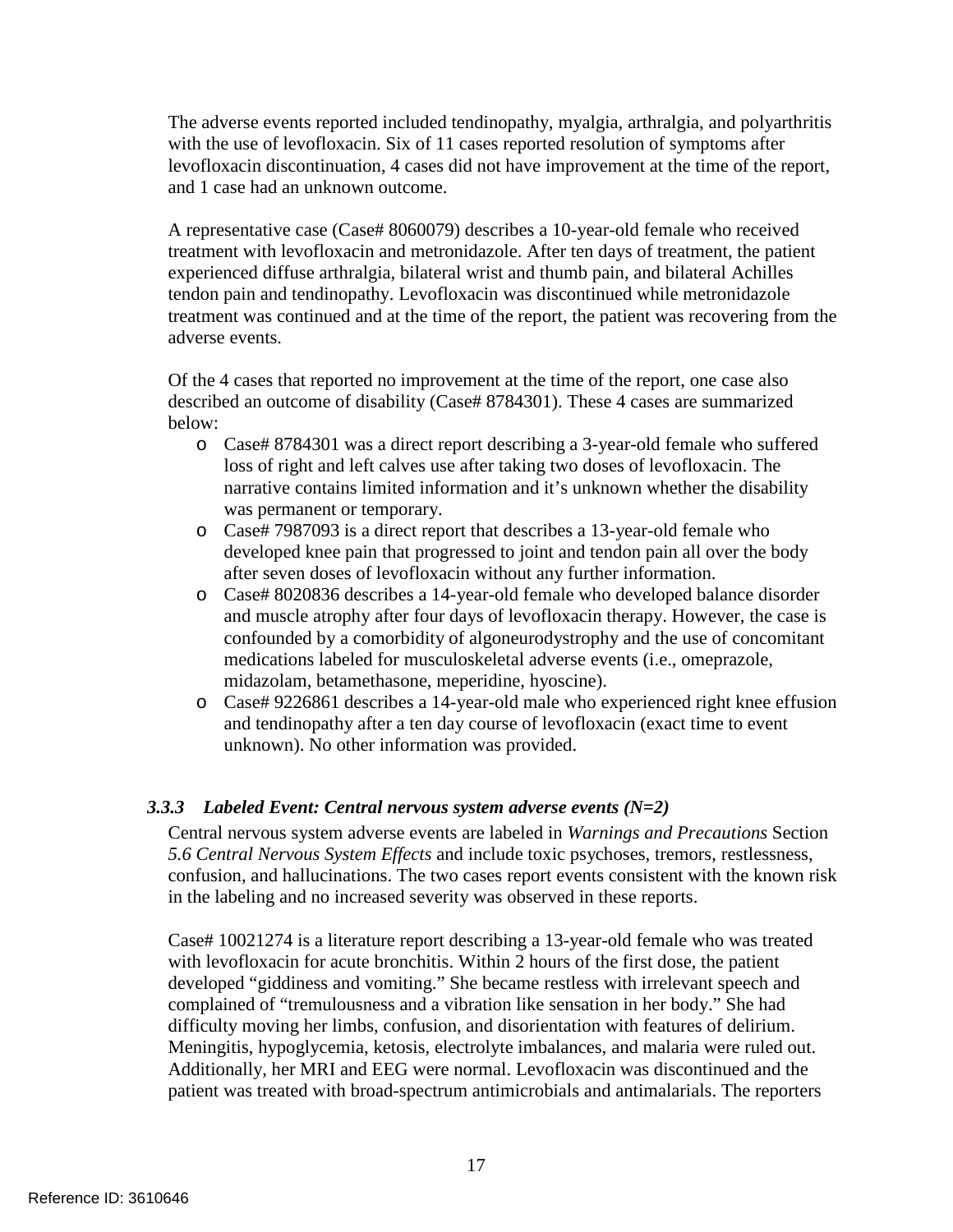diagnosed the patient with levofloxacin-induced neurotoxicity. The patient was discharged after 6 days of hospitalization with no evidence of neurological deficit.

The other case (Case# 9002833) reported hallucinations in a 13-year-old male but the case contains very limited information (i.e., unknown time to event, unknown outcome, unknown treatment).

# <span id="page-19-0"></span>*3.3.4 Labeled Event: Hepatotoxicity (N=2)*

Severe hepatotoxicity adverse events are labeled in *Warnings and Precautions* Section *5.5 Hepatotoxicity.* The two cases report events consistent with the known risk in the labeling and no increased severity was observed in these reports.

Case# 9308588 reports a 3-year-old female who was treated with ketoconazole and levofloxacin for unspecified fungal infection and unspecified bacterial infection, respectively. After an unknown duration, the patient experienced elevated aminotransferases. Both drugs were discontinued and ten days later lab values returned to normal. The reporter assessed the causality of the events to be related to ketoconazole but did not comment on the contribution of levofloxacin. This case is confounded by the concomitant use of ketoconazole, which is known to cause hepatotoxicity.

Case #9288456 had an outcome of death and is summarized in Section 3.4 of this review.

### <span id="page-19-1"></span>*3.3.5 Labeled Event: Cardiac Arrest (N=2)*

Cardiac arrest is labeled in the *Adverse Reactions* section (both in Section *6.2 Clinical Trial Experience* and Section *6.3 Postmarketing Experience*). Two cases reported cardiac arrest leading to death and are summarized in Section 3.4 of this review.

### <span id="page-19-2"></span>*3.3.6 Unlabeled event: Cerebral edema (N=1)*

Case# 8531817 reports an 8-year-old female who was treated with a 7-day course of levofloxacin for sinusitis. Comorbidities are unknown but the patient was concomitantly treated with cyclosporine and danazol. After completion of levofloxacin treatment, the patient developed acute cerebral edema, cephalalgia, and vomiting. The patient was then treated with mannitol and dexamethasone which resulted in clinical improvement. The report states that levofloxacin was re-started at a later date but no other information was provided. The reporter assessed that levofloxacin is the suspect drug. Levofloxacin, cyclosporine, and danazol are not labeled for cerebral edema.

*Reviewer's comment: The limited information in the case (i.e., unknown concomitant disease states, lack of information regarding laboratory or virologic results, diagnostic tests, or other medical evaluations, and lack of information surrounding the rechallenge with levofloxacin) makes it challenging to assess the role of levofloxacin in causing cerebral edema.*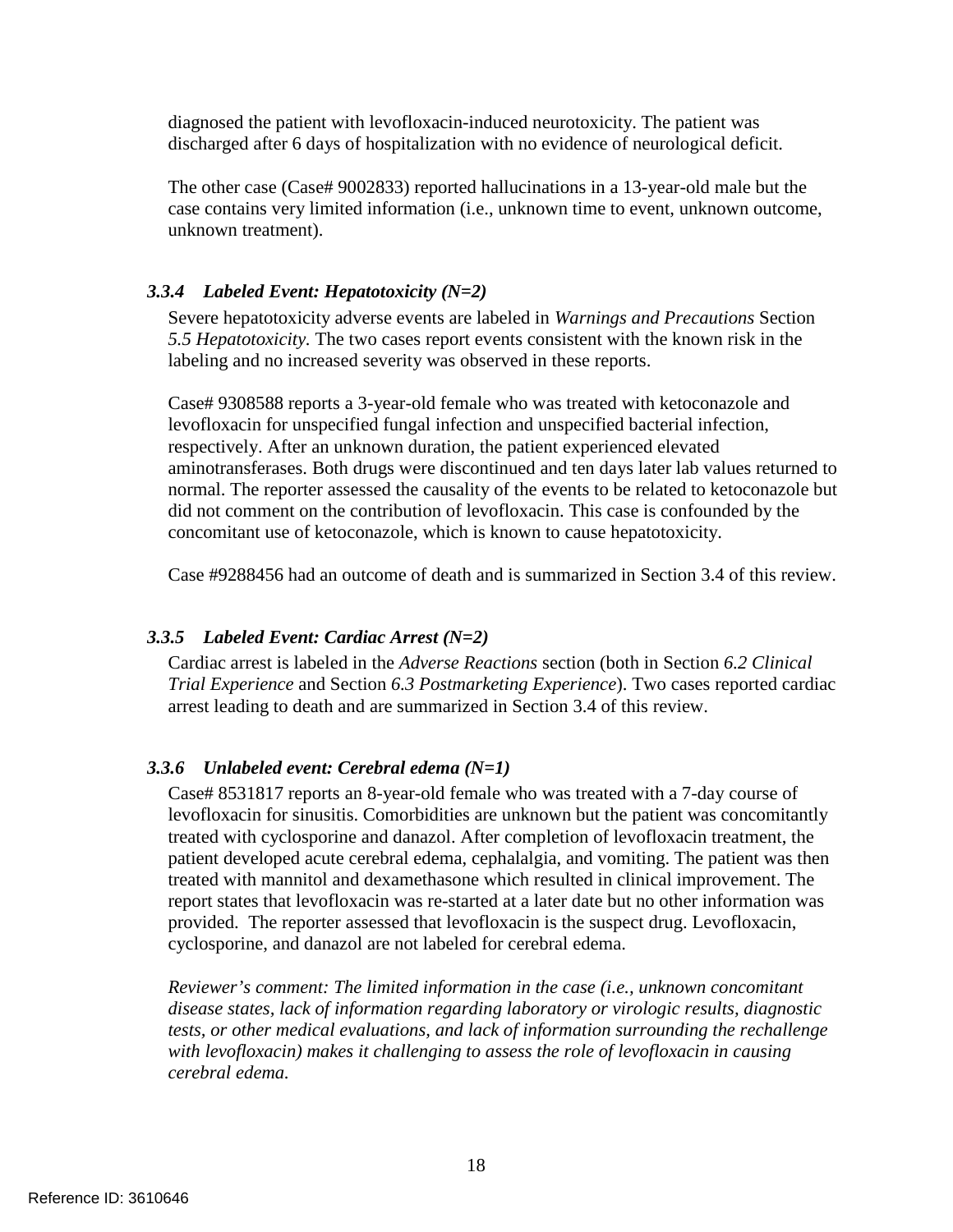# <span id="page-20-0"></span>*3.3.7 Unlabeled event: Enterocolitis and intestinal obstruction (N=1)*

Case# 9498339 reports a 12-year-old male patient who received chemotherapy for acute myeloid leukemia and 3 days later developed neutropenic fever. The patient was empirically treated with cefepime, amikacin, and fluconazole. Fever persisted and 5 days after chemotherapy administration amphotericin-B was added to the regimen. On day 10 after chemotherapy administration, the patient developed abdominal distention and hypokalemia so treatment was changed to meropenem and levofloxacin, while amphotericin-B was continued. Patient was diagnosed with intestinal obstruction and required emergency surgery to relieve obstruction. The reporter assessed the neutropenic enterocolitis to be a complication of aggressive chemotherapy.

*Reviewer's comment: There is a plausible alternate cause of enterocolitis and intestinal obstruction (i.e., chemotherapy).*

# <span id="page-20-1"></span>*3.3.8 Unlabeled event: Raynaud's phenomenon (N=1)*

Case# 8399878 reports a 15-year-old female who was treated with azithromycin for pneumonia then switched to levofloxacin for 6 days of treatment. After an unknown period of time, the patient developed Raynaud's phenomenon. Patient's medical history includes developmental delay, hypothyroidism, and Legionnaire's disease.

*Reviewer's comment: The role of levofloxacin in this adverse event is uncertain based on the limited information provided in the FAERS report (time to event unknown, outcome unknown, clinical course unknown).*

# <span id="page-20-2"></span>**3.4 SUMMARY OF PEDIATRIC DEATHS (N=3)**

The pediatric death cases are confounded by patients who were administered levofloxacin to treat life-threatening diseases (i.e., 2 cases of CNS TB, and one case of meningitis), as well as multiple use of concomitant medications, making it challenging to assess the role of levofloxacin on the outcome of death. These patients were severely ill prior to receiving the first dose of levofloxacin.

### **Case #8492697**

Two-month-old male patient weighing 3.2 kg was empirically treated with ampicillin-sulbactam and cefotaxime for meningitis based on cerebral spinal fluid (CSF) findings. Two days later, *C. indologenes* (resistant to cefotaxime) was identified, so ampicillin-sulbactam was continued while cefotaxime was switched to levofloxacin. Growth of *C.indologenes* was not observed in blood culture taken on day 61 of hospital stay. On day 65, the patient's "general condition worsened" and he suffered a cardiopulmonary arrest leading to death.

*Reviewer's comment: The use of levofloxacin to treat a serious infection (cefotaxime resistant C. indologenes meningitis) in this infant makes it unlikely that the cause of death was related to levofloxacin. It is more likely that this patient succumbed to the infection.*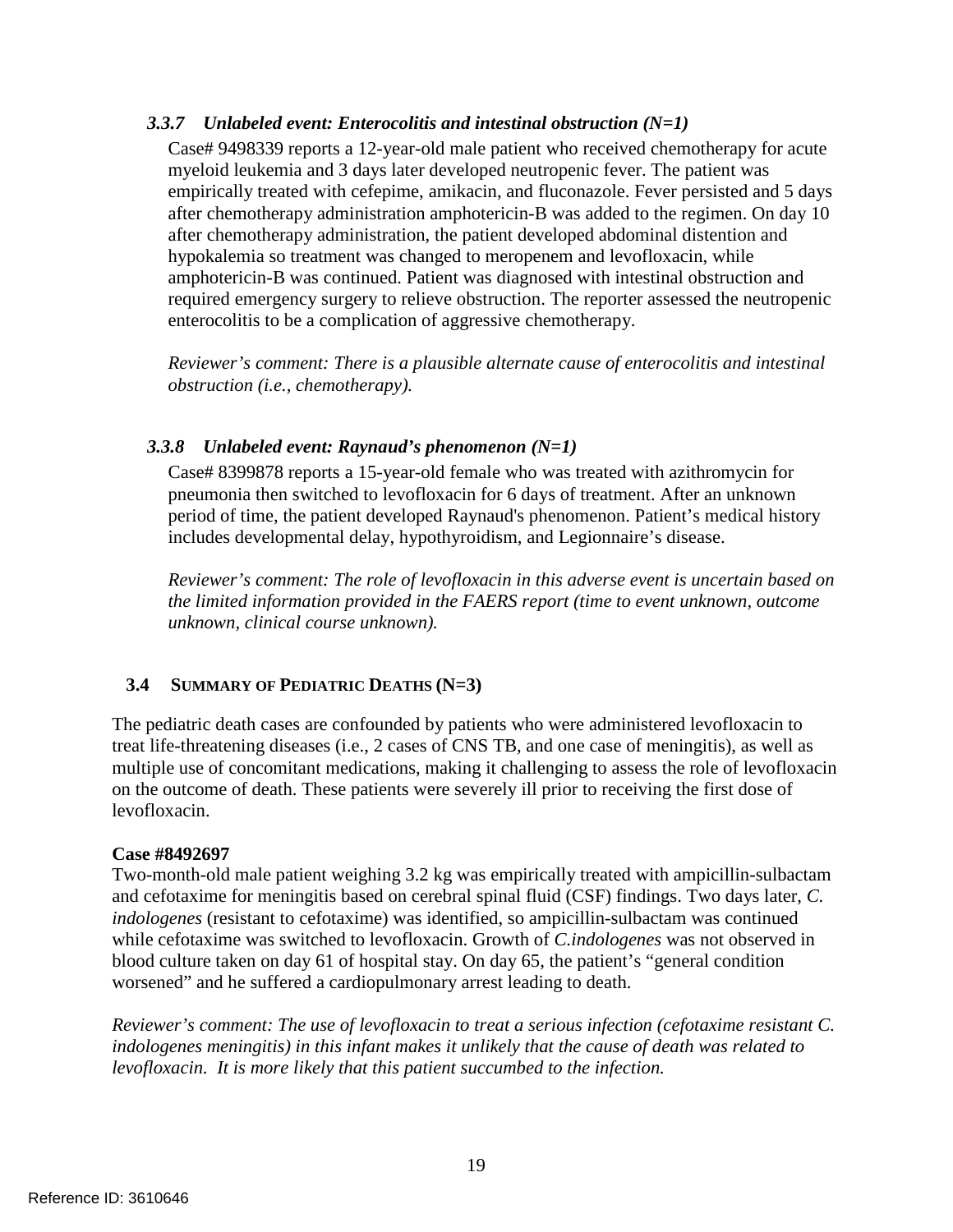#### **Case #9288456**

Eighteen-month-old male patient was admitted due to status epilepticus after a 10-day history of presumed viral illness with fever, cough, vomiting, and tonic-clonic seizures. The patient was empirically started on isoniazid, rifampicin, streptomycin, pyrazinamide, levofloxacin, and dexamethasone for suspected central nervous system tuberculosis (CNS TB). After 2 days, multidrug resistant TB was detected and treatment was modified based on culture sensitivities to isoniazid, levofloxacin, capreomycin, cycloserine, linezolid, and vitamin B6. Culture and polymerase chain reaction (PCR) conversion were achieved 1 month after treatment initiation but the patient remained neurologically unresponsive with spastic quadriparesis, tonic posturing, and ventilation through tracheostomy. The patient had recurrent mild hemorrhagic episodes from the ventricular system, high CSF protein levels, episodes of ventriculitis due to *Acinetobacter baumanii* and *Stenotrophomonas maltophilia*. After 6 months of hospitalization, the patient died due to acute hepatic insufficiency. Etiology of hepatic insufficiency was not identified as HAV, HBV, HCV, and EBV serologies were negative. There were no signs of disseminated TB. Autopsy was not performed.

*Reviewer's comment: The patient's cause of death was multifactorial in light of severe multidrug resistant TB, and the role of levofloxacin in these events cannot be determined. This patient was severely ill (admitted to intensive care unit) prior to receiving the first dose of levofloxacin and likely on multiple medications for a prolonged period of time, thereby making it difficult to attribute causality to any particular drug.*

#### **Case #8282500**

Five-year-old female patient was diagnosed with CNS TB and treated with isoniazid, pyrazinamide, streptomycin, and dexamethasone for 2 months. Treatment was then simplified to isoniazid and rifampicin, while dexamethasone was tapered and discontinued. The infection was complicated by hydrocephalus requiring ventriculoperitoneal (VP) shunt insertion. After 4 months of treatment, she deteriorated and was re-started on isoniazid, rifampin, pyrazinamide, and levofloxacin. Four weeks after this change in therapy she developed fever, tonic-clonic seizures of the upper limbs, and redness along VP catheter tunnel. VP catheter was removed and meropenem was administered. Cultures from an external ventricular drainage system grew *Aspergillus fumigatus*; therefore, meropenem was discontinued and liposomal amphotericin B (LAMB) initiated. MRI scan findings were suggestive of ventriculitis so voriconazole was added to the regimen while rifampin was discontinued. Intraventricular amphotericin B deoxycholate (DAMB) was initiated after which fever subsided and CSF analysis was normal. Two months after LAMB and voriconazole therapy initiation, patient developed CNS infections caused by *Stenotrophomonas maltophilia* and multi-drug resistant *Acinetobacter baumannii*; these infections required prolonged treatment with ceftazidime, meropenem, and colistin. One month after discontinuation of voriconazole therapy and while still on meropenem and colistin, she developed abnormal breathing and CT scan revealed hydrocephalus enlargement. The patient had a cardiac arrest and expired.

*Reviewer's comment: The patient's cause of death was multifactorial in light of severe CNS TB, and the role of levofloxacin in these events cannot be determined. The patient received prolonged treatment with various drug combinations prior to receiving the first dose of levofloxacin and throughout levofloxacin therapy, thereby making it difficult to attribute*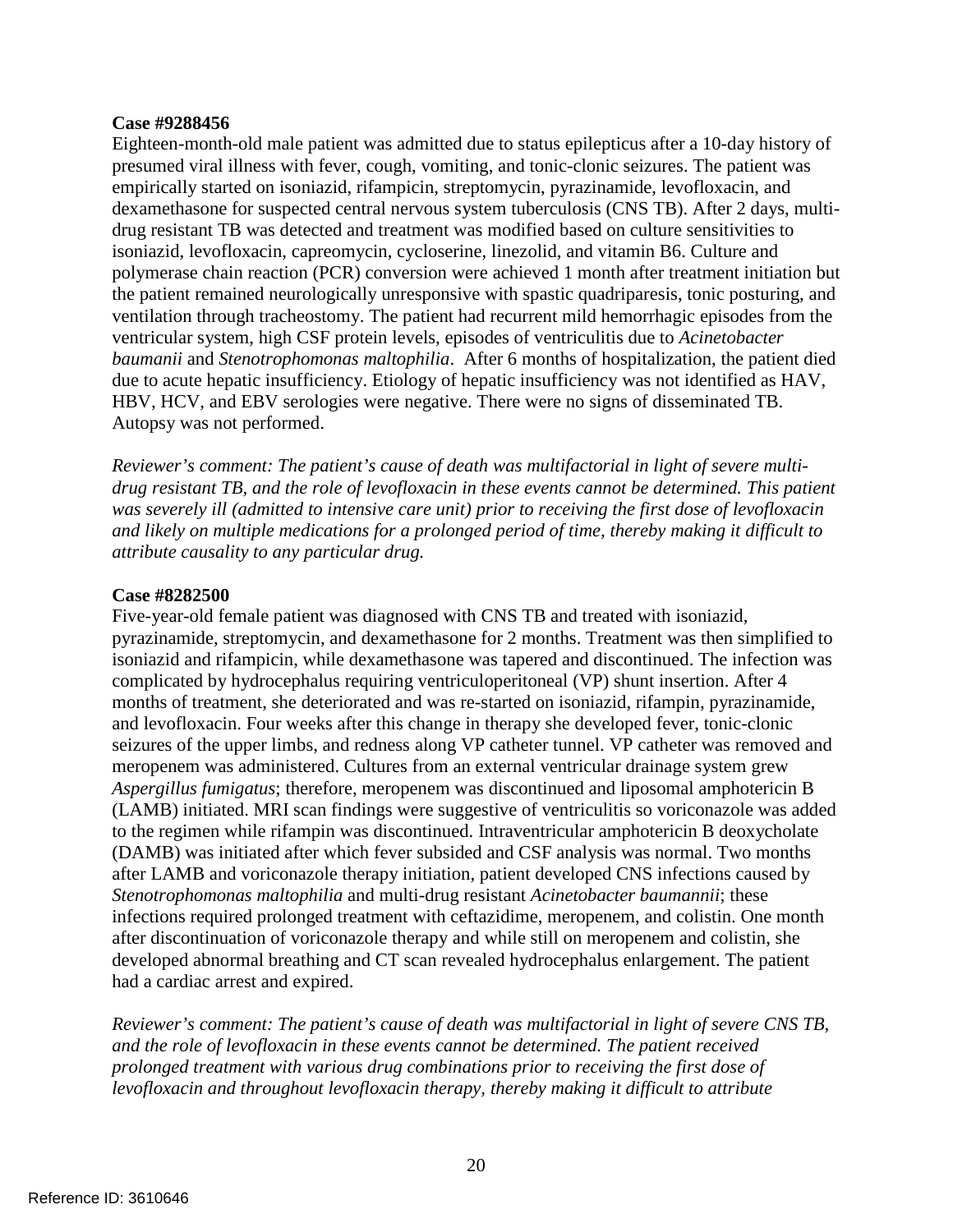*causality to any particular drug. Additionally, the severity of the CNS TB is evident by the complicated hospital course with several episodes of deterioration.* 

# <span id="page-22-0"></span>**4 DISCUSSION**

Of the 32 cases, 21 were foreign reports while 11 were US reports. The low number of pediatric FAERS reports is consistent with the low domestic use in pediatric patients. Limited use of levofloxacin in children is expected as levofloxacin is only indicated for inhalational anthrax (post-exposure) and plague (treatment or prophylaxis) in this population.

Of the 32 pediatric reports reviewed, there were no new safety signals identified, no increased severity of any labeled adverse events and no deaths that can be attributed to levofloxacin use.

As seen in previous DPV reviews  $(2008^2 \text{ and } 2011^3)$ , musculoskeletal events continue to be one of the most frequently reported adverse events in pediatric patients. Additionally, hypersensitivity reactions (particularly allergic skin reactions) were also commonly noted in this review. Musculoskeletal events, hypersensitivity reactions, CNS events, and hepatotoxicity are well characterized in the levofloxacin labeling under Warnings and Precautions.

This review did not identify any unlabeled, drug-related safety concerns that are clearly causally related to levofloxacin. The unlabeled events include single reports of cerebral edema, intestinal obstruction, and Raynaud's phenomenon. The extent of levofloxacin's contribution to cerebral edema and Raynaud's phenomenon cannot be assessed in light of the limited information provided in the case reports. Intestinal obstruction appears to be a complication of chemotherapy and not a levofloxacin-induced adverse event.

The pediatric death cases are confounded by patients who were administered levofloxacin to treat life-threatening diseases (i.e., CNS TB, and meningitis), as well as multiple use of concomitant medications, making it challenging to assess the role of levofloxacin on the outcome of death. These patients were severely ill prior to receiving the first dose of levofloxacin.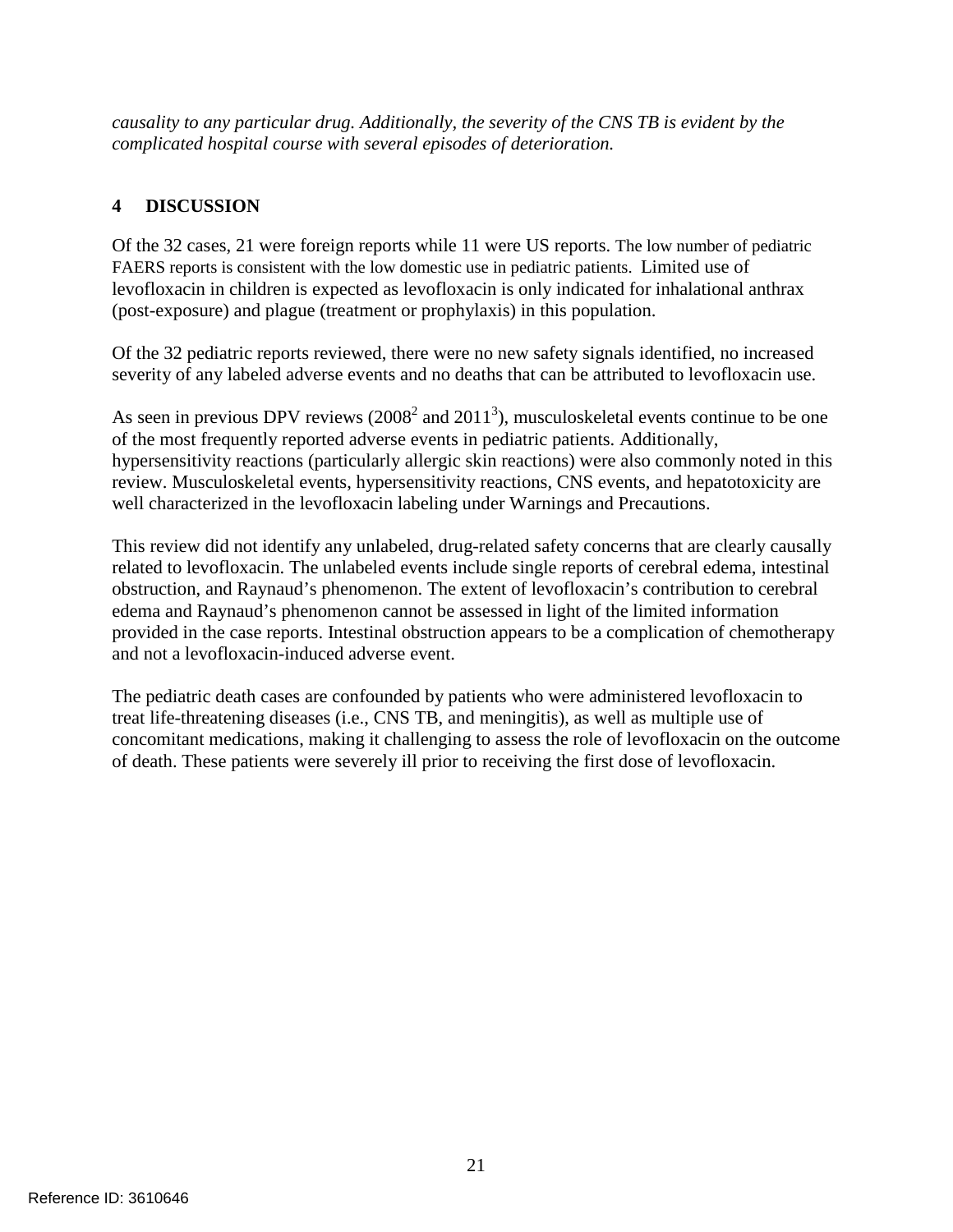# <span id="page-23-0"></span>**5 CONCLUSION**

No new safety concerns in pediatric patients were identified in this review of FAERS postmarketing reports of levofloxacin. Hypersensitivity reactions and musculoskeletal events are the predominant adverse events reported, both of which are known and reflected in the labeling. At this time, levofloxacin is adequately labeled with safety information for pediatric use.

# <span id="page-23-1"></span>**6 RECOMMENDATIONS**

DPVII will continue to monitor for adverse events associated with the use of levofloxacin in pediatric patients.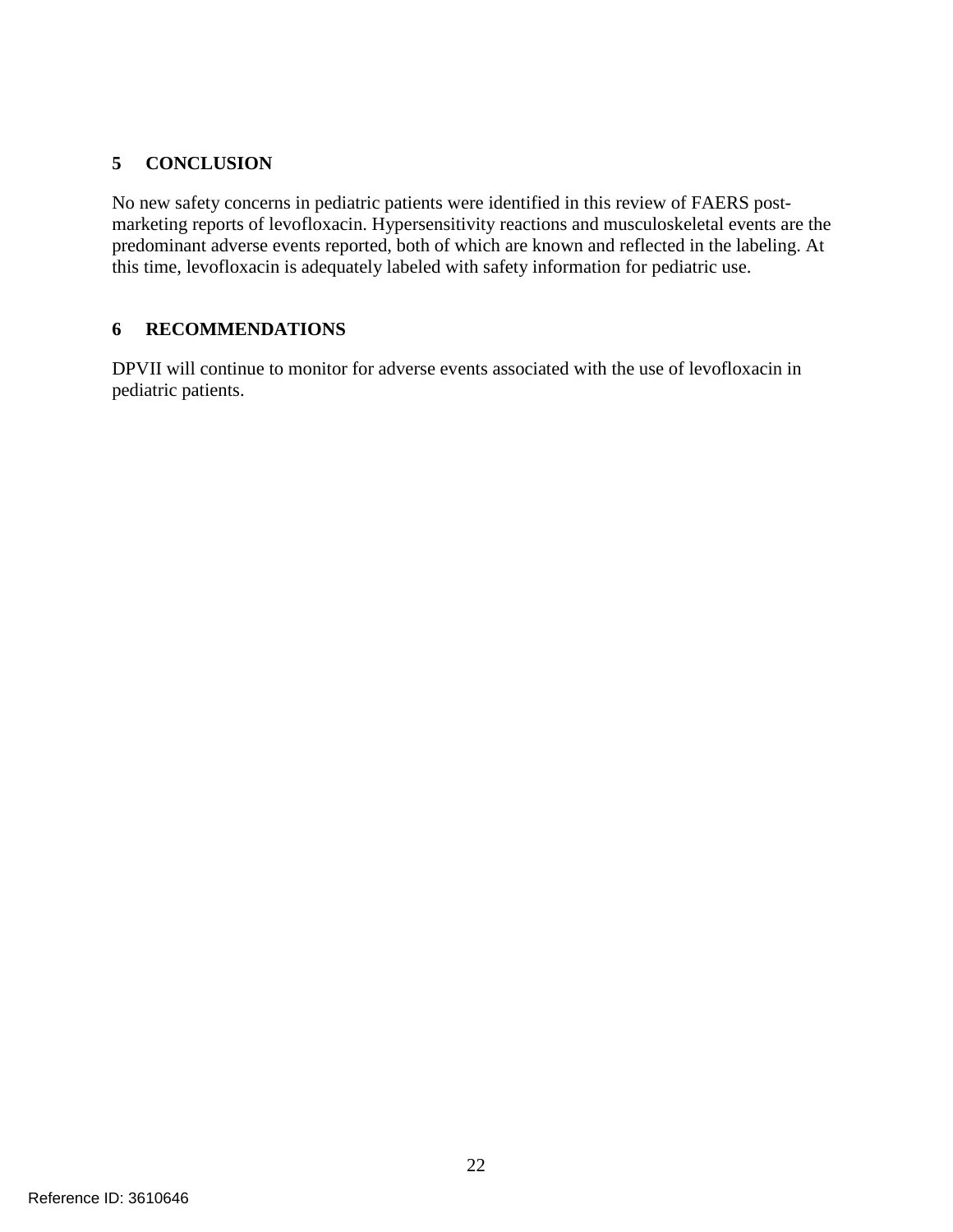# <span id="page-24-0"></span>**7 REFERENCES**

- 1. (Levaquin<sup>®</sup>) [package insert]. Titusville, NJ 08560: Janssen Pharmaceuticals, Inc.; 2013.
- 2. Jones SC. Levofloxacin-Pediatric Exclusivity Postmarketing Adverse Event Review (OSE RCM 2008-834) completed September 29, 2008.
- 3. Jones SC. Levofloxacin PREA Review: Pediatric Postmarketing Adverse Events (OSE RCM 2011-1428) completed July 13, 2011.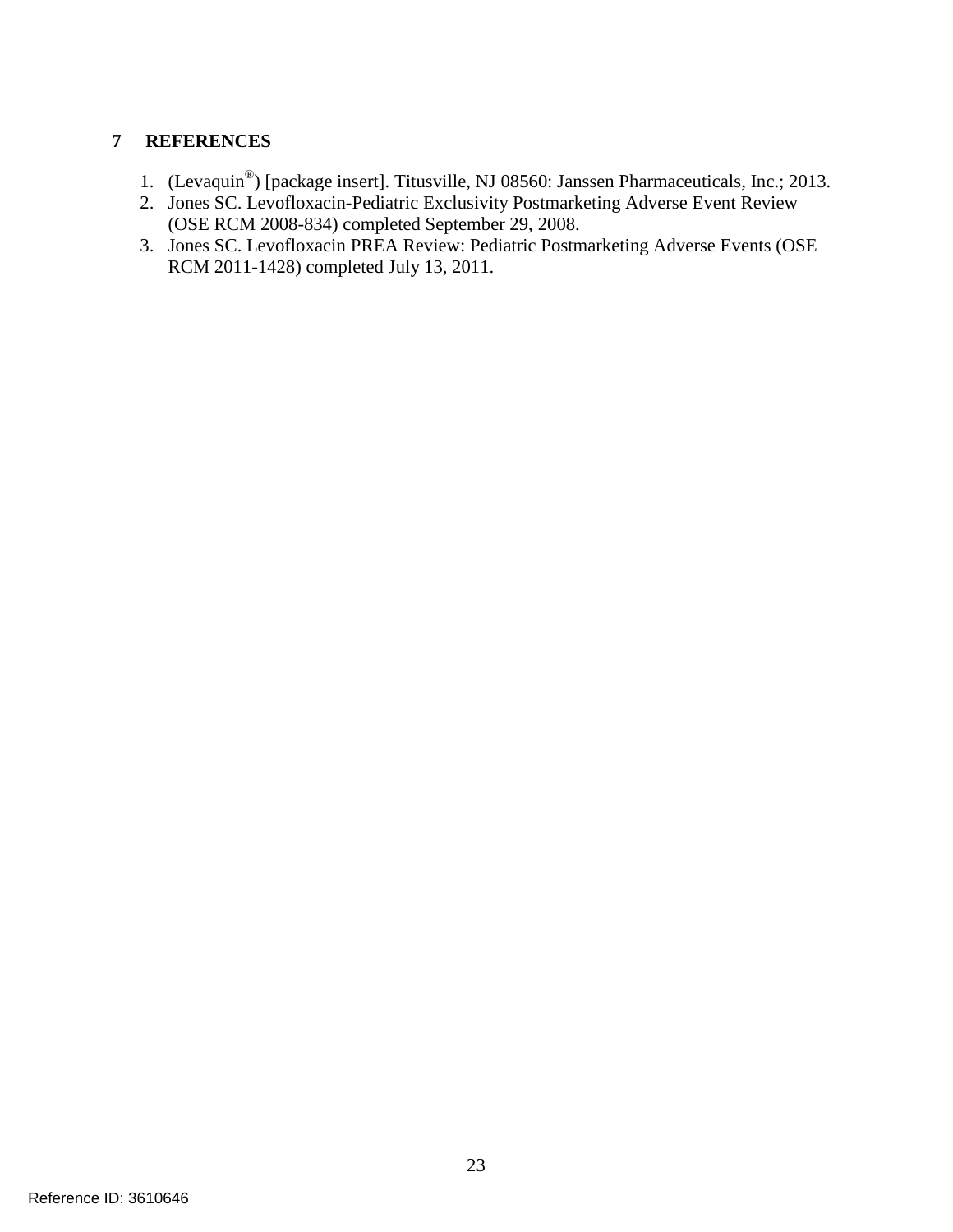# <span id="page-25-0"></span>**APPENDICES**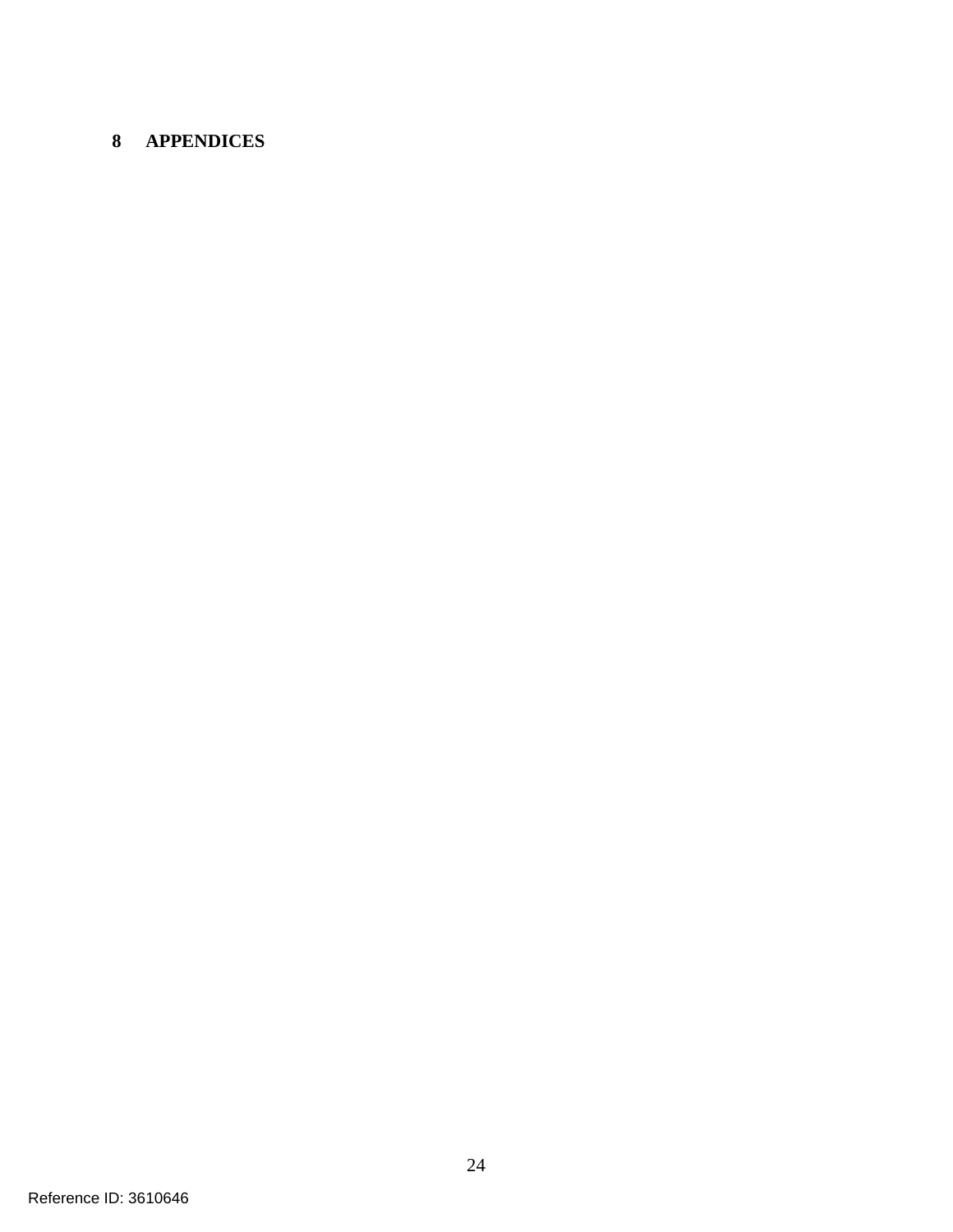### <span id="page-26-0"></span>**8.1 APPENDIX A. DRUG UTILIZATION DATABASE DESCRIPTIONS/LIMITATIONS**

### *IMS Health, IMS National Sales Perspectives™: Retail and Non-Retail*

The IMS Health, IMS National Sales Perspectives™ measures the volume of drug products, both prescription and over-the-counter, and selected diagnostic products moving from manufacturers into various outlets within the retail and non-retail markets. Volume is expressed in terms of sales dollars, eaches, extended units, and share of market. These data are based on national projections. Outlets within the retail market include the following pharmacy settings: chain drug stores, independent drug stores, mass merchandisers, food stores, and mail service. Outlets within the non-retail market include clinics, non-federal hospitals, federal facilities, HMOs, long-term care facilities, home health care, and other miscellaneous settings.

Findings from this review should be interpreted in the context of the known limitations of the databases used. We estimated that 82% of oral levofloxacin was distributed to outpatient retail settings; whereas, nearly 100% of levofloxacin for injectable use was distributed to non-retail settings, primarily U.S. non-federal hospitals, based on the IMS Health, IMS National Sales Perspectives™. The data do not provide a direct estimate of use but do provide a national estimate of units sold from the manufacturer into the various channels of distribution.

The estimates provided are national estimates, but no statistical tests were performed to determine statistically significant changes over time or between products. Therefore, all changes over time or between products should be considered approximate and may be due to random error.

### *IMS Health, National Prescription Audit*

The National Prescription Audit ( $NPA^{TM}$ ) has been the industry standard source of national prescription activity since 1952. NPA measures the "retail outflow" of prescriptions, or the rate at which drugs move out of retail pharmacies into the hands of consumers via formal prescriptions in the United States. The NPA audit measures both what is prescribed by the physician and what is dispensed by the pharmacist. Data for the NPA audit is a national level estimate of the drug activity from retail pharmacies.

# *IMS Vector One ®: Total Patient Tracker (TPT)*

The IMS, Vector One<sup>®</sup>: Total Patient Tracker is a national-level projected audit designed to estimate the total number of unique patients across all drugs and therapeutic classes in the retail outpatient setting over time.

TPT derives its data from the Vector One ® database which integrates prescription activity from a sample received from payers, switches, and other software systems that may arbitrage prescriptions at various points in the sales cycle. Vector One® receives over 1.9 billion prescription claims per year, representing over 158 million unique patients. Since 2002 Vector One® has captured information on over 15 billion prescriptions representing over 356 million unique patients.

*IMS Inpatient HealthCare Utilization System (IHCarUS)*

The IMS, Inpatient HealthCare Utilization System (IHCarUS) provides hospital inpatient and outpatient emergency department encounter transactions and patient level data drawn from hospital operational files and other reference sources. Encounter information is available from mid-2001, are collected weekly and monthly and are available 25-30 days after the end of each monthly period. This robust data set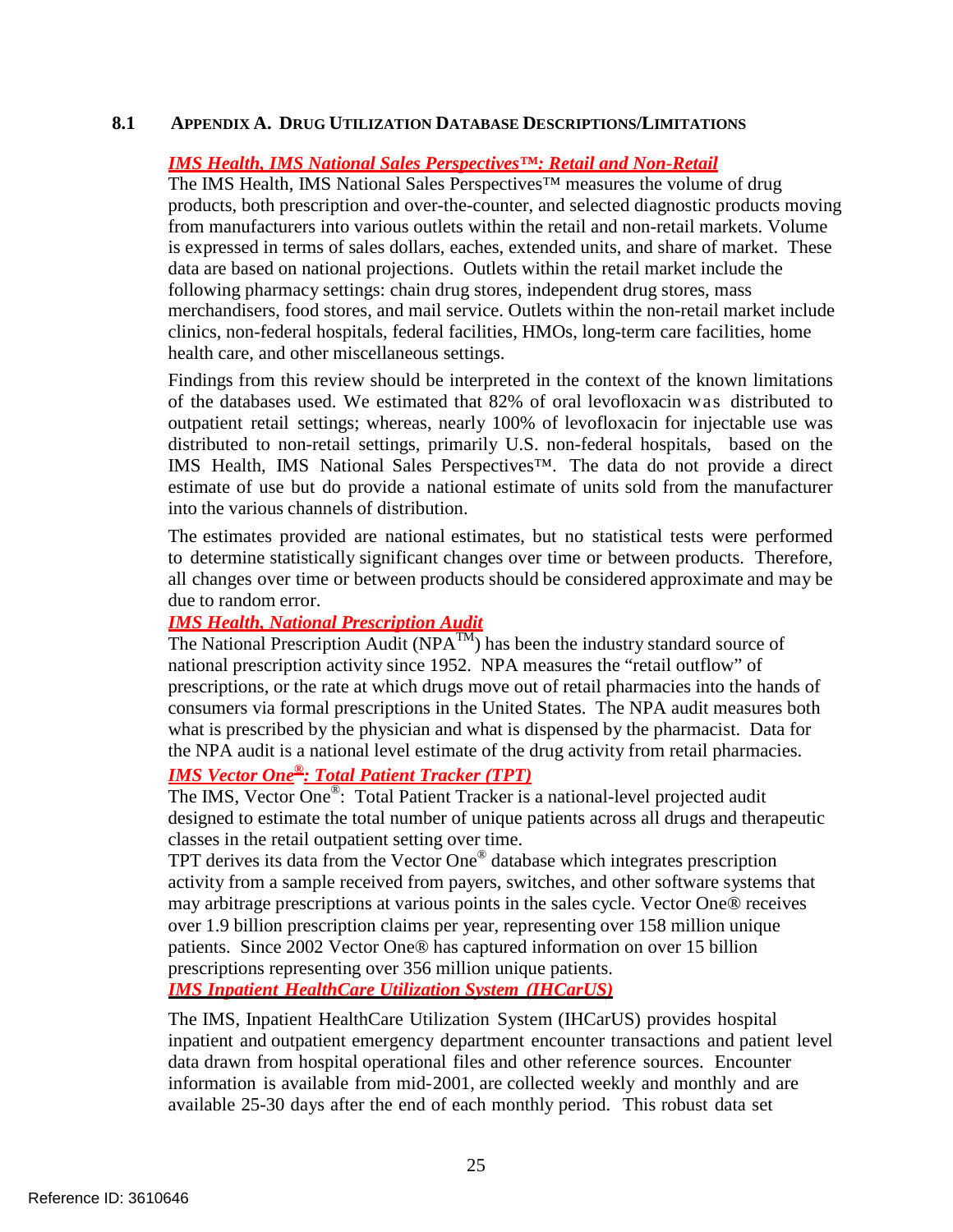includes> 580 hospitals with hospital inpatient and outpatient encounter data linked to each appropriate patient as well as to select individual hospital departments by anonymized, consistent, longitudinal patient identifiers. These data include >16 million patients and >65 million annual hospital encounters (including ED visits) representing acute care, short-term hospital inpatient sites, and their associated hospital emergency departments in order to measure and track the near term health care utilization of hospitalized patients. Each hospital patient encounter includes detailed drug, procedure, device, diagnosis, and applied charges data as well as location of initiation of each service within the hospital setting of care (e.g. Pediatric, ICU) by day for each patient's entire stay, as well as patient demographics and admission/discharge characteristics. IMS' datasets are geographically representative, and include claims across all third-party payer types, including commercial insurers, Medicare, Medicare Part D, Medicaid and other payer types.

The IMS Hospital CDM sample does not include Federal hospitals, including VA facilities, and some other specialty hospitals (including children's hospitals and other standalone specialty hospitals), and does not necessarily represent all acute care hospitals in the U.S. in all markets. Caveats of the IMS CDM data source are common to this type of hospital charge information, but are mostly limited to limitations of charge descriptions and what is actually entered by the sample hospitals. However, validations of IMS' Hospital CDM data using both the National Hospital Discharge Survey (NHDS) and the AHRQ HCUP data have shown IMS' patient level data to be representative and accurate across multiple therapeutic areas.

### *Encuity Research, LLC., TreatmentAnswers™*

Encuity Research, LLC., TreatmentAnswers™ and TreatmentAnswers™ with Pain Panel is a monthly survey designed to provide descriptive information on the patterns and treatment of diseases encountered in office-based physician practices in the U.S. The survey consists of data collected from over 3,200 office-based physicians representing 30 specialties across the United States that report on all patient activity during one typical workday per month. These data may include profiles and trends of diagnoses, patients, drug products mentioned during the office visit and treatment patterns. The Pain Panel supplement surveys over 115 pain specialists physicians each month. With the inclusion of visits to pain specialists, this will allow additional insight into the pain market. The data are then projected nationally by physician specialty and region to reflect national prescribing patterns.

Indications for use were obtained using a monthly survey of 3,200 office-based physicians. Although these data are helpful to understand how drug products are prescribed by physicians, the small sample size and the relatively low usage of these products limits the ability to identify trends in the data. In general, physician survey data are best used to identify the typical uses for the products in clinical practice, and outpatient prescription data are best used to evaluate utilization trends over time. Results should not be overstated when nationally projected estimates of annual uses or mentions fall below 100,000 as the sample size is very small with correspondingly large confidence intervals.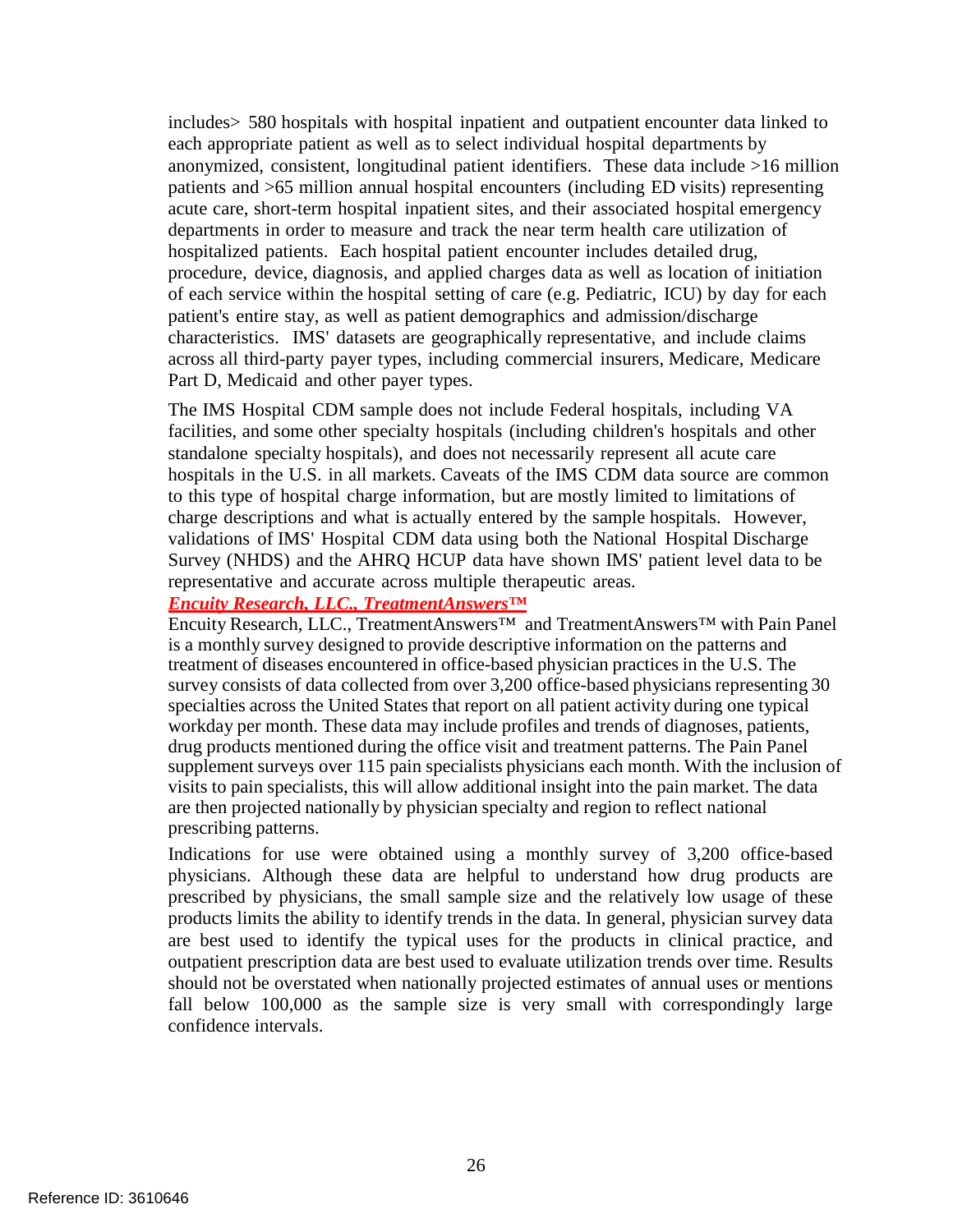# <span id="page-28-0"></span>**8.2 APPENDIX B FDA ADVERSE EVENT REPORTING SYSTEM (FAERS)**

### **FDA Adverse Event Reporting System (FAERS)**

The FDA Adverse Event Reporting System (FAERS) is a database that contains information on adverse event and medication error reports submitted to FDA. The database is designed to support the FDA's post-marketing safety surveillance program for drug and therapeutic biologic products. The informatic structure of the database adheres to the international safety reporting guidance issued by the International Conference on Harmonisation. Adverse events and medication errors are coded to terms in the Medical Dictionary for Regulatory Activities (MedDRA) terminology. The suspect products are coded to valid tradenames or active ingredients in the FAERS Product Dictionary (FPD).

FDA implemented FAERS on September 10, 2012, and migrated all the data from the previous reporting system (AERS) to FAERS. Differences may exist when comparing case counts in AERS and FAERS. FDA validated and recoded product information as the AERS reports were migrated to FAERS. In addition, FDA implemented new search functionality based on the date FDA initially received the case to more accurately portray the follow up cases that have multiple receive dates.

FAERS data have limitations. First, there is no certainty that the reported event was actually due to the product. FDA does not require that a causal relationship between a product and event be proven, and reports do not always contain enough detail to properly evaluate an event. Further, FDA does not receive reports for every adverse event or medication error that occurs with a product. Many factors can influence whether or not an event will be reported, such as the time a product has been marketed and publicity about an event. Therefore, FAERS data cannot be used to calculate the incidence of an adverse event or medication error in the U.S. population.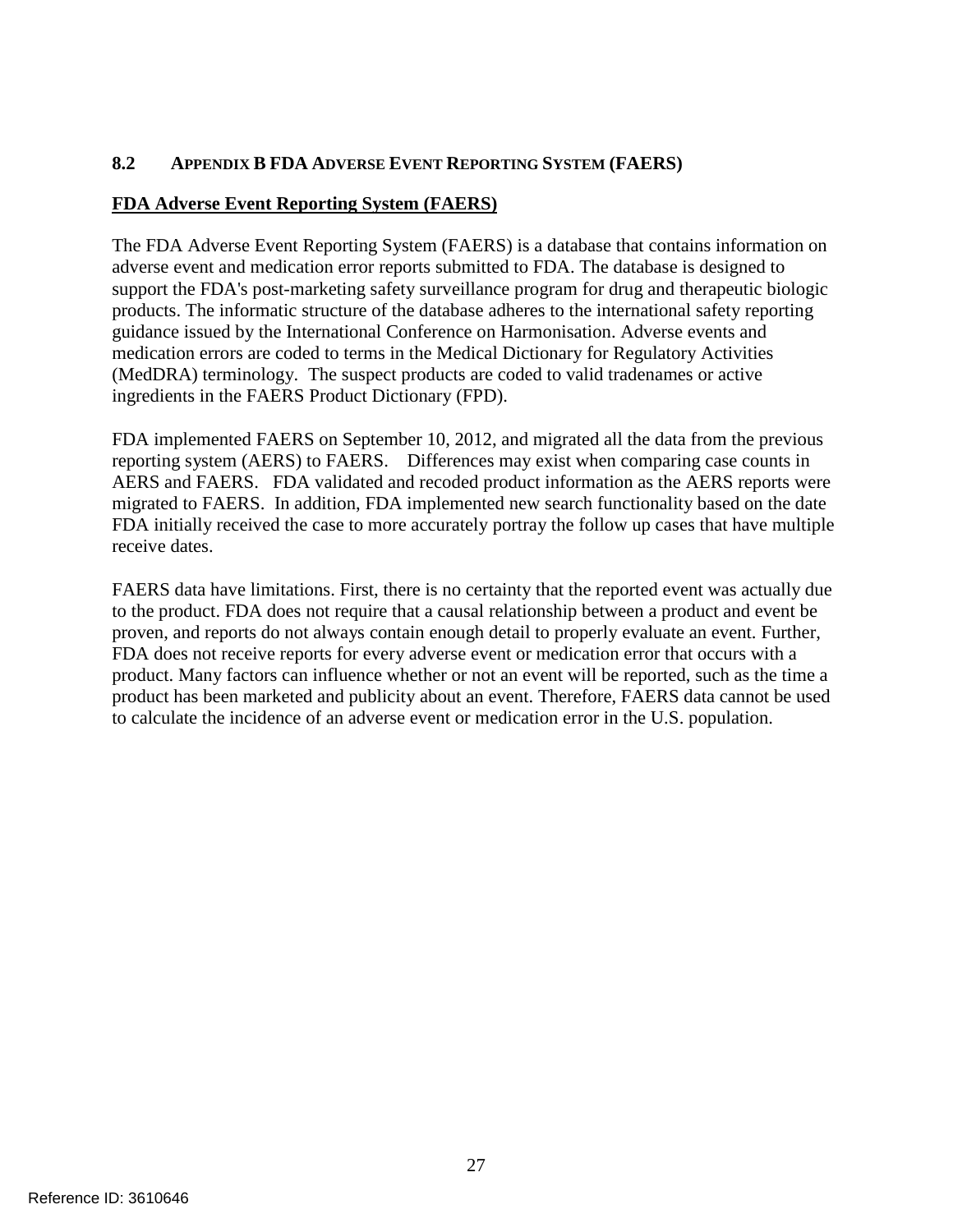<span id="page-29-0"></span>

| <b>FAERS</b> | Case           | <b>MCN</b>         | Age         | Country    | Indication                 | Adverse event                      | Time to event | <b>FAERS</b>    | Clinical   |
|--------------|----------------|--------------------|-------------|------------|----------------------------|------------------------------------|---------------|-----------------|------------|
| Case         | Version        |                    | $(years)$ / |            |                            |                                    |               | reported        | outcome    |
|              |                |                    | gender      |            |                            |                                    |               | outcome*        |            |
| 10021274     | $\mathbf{1}$   | 2014/014           | 13/F        | <b>IND</b> | Acute bronchitis           | Delirium with giddiness and        | 2 hours       | HO, OT          | Recovered  |
|              |                |                    |             |            |                            | vomiting                           |               |                 |            |
| 7902058      | $\mathbf{1}$   | JP-JNJFOC-         | 15/F        | <b>JPN</b> | Acute tonsillitis          | Anaphylaxis                        | Unknown       | <b>OT</b>       | Recovered  |
|              |                | 20110308437        |             |            |                            |                                    |               |                 |            |
| 7987093      | 1              | Direct report      | 13/F        | <b>USA</b> | Strep throat               | Tendon rupture                     | 7 days        | <b>OT</b>       | Not yet    |
|              |                |                    |             |            |                            |                                    |               |                 | recovered  |
| 8020834      | 1              | ES-JNJFOC-         | 16/F        | <b>ESP</b> | Respiratory tract          | Anaphylaxis                        | 1 day         | HO, LT          | Recovered  |
|              |                | 20110612452        |             |            | infection                  |                                    |               |                 |            |
| 8020836      | $\overline{2}$ | <b>BE-JNJFOC-</b>  | 14/F        | <b>BEL</b> | Gastrointestinal infection | Balance disorder, muscle atrophy,  | Unknown       | $\overline{OT}$ | Not yet    |
|              |                | 20110610952        |             |            |                            | tingling in hands/feet             |               |                 | recovered  |
| 8060079      | 1              | FR-JNJFOC-         | 10/F        | <b>FRA</b> | Brain abscess              | Diffuse arthralgia, bilateral pain | 10 days       | HO              | Recovering |
|              |                | 20110708754        |             |            |                            | of both thumbs, bilateral Achilles |               |                 |            |
|              |                |                    |             |            |                            | tendinopathy                       |               |                 |            |
| 8194629      | $\mathbf{1}$   | <b>US-RANBAXY-</b> | $8/M$       | <b>USA</b> | Wound infection            | <b>SJS</b>                         | 31 days       | HO, OT          | Recovered  |
|              |                | 2011RR-49715       |             |            |                            |                                    |               |                 |            |
| 8194827      | $\overline{2}$ | <b>US-JNJFOC-</b>  | 7/M         | <b>USA</b> | Wound infection            | Pain in extremity, diarrhea        | Unknown       | HO, OT          | Recovered  |
|              |                | 20111007186        |             |            |                            |                                    |               |                 |            |
| 8234782      | $\overline{2}$ | JP-JNJFOC-         | 16/F        | <b>JPN</b> | Acute otitis media         | Rash and itching                   | 15 minutes    | HO, OT          | Recovered  |
|              |                | 20111102367        |             |            |                            |                                    |               |                 |            |
| 8337507      | 3              | IT-RANBAXY-        | 15/F        | <b>ITA</b> | Limb injury                | Diffuse urticarial eruption,       | 1 day         | HO              | Recovered  |
|              |                | 2012RR-51782       |             |            |                            | angioedema of the face             |               |                 |            |
| 8399878      | $\mathbf{1}$   | <b>US-JNJFOC-</b>  | 15/F        | <b>USA</b> | Pneumonia                  | Raynaud's phenomenon               | Unknown       | <b>OT</b>       | Unknown    |
|              |                | 20120203978        |             |            |                            |                                    |               |                 |            |
| 8445322      |                | Direct report      | 15/F        | <b>USA</b> | <b>Bronchitis</b>          | Tendonitis                         | 2 days        | <b>OT</b>       | Unknown    |
| 8492697      | $\overline{2}$ | PHHY2012TR02       | 0.17/M      | <b>TUR</b> | Meningitis                 | Cardiopulmonary arrest             | 63 days       | DE              | Death      |
|              |                | 8080               |             |            |                            |                                    |               |                 |            |
| 8531817      | $\mathbf{1}$   | PHHY2012IT034      | 8/F         | <b>ITA</b> | <b>Sinusitis</b>           | Acute cerebral edema,              | 7 days        | H <sub>O</sub>  | Recovered  |
|              |                | 682                |             |            |                            | cephalalgia, vomiting              |               |                 |            |
| 8573980      | -1             | GER/SPN/12/002     | 5/F         | <b>ESP</b> | Tuberculosis               | Arthralgia                         | Unknown       | $\overline{OT}$ | Recovered  |
|              |                | 4225               |             |            |                            |                                    |               |                 |            |
| 8742938      | $\overline{2}$ | 2012AP002285       | 3/M         | <b>ESP</b> | Tuberculosis               | Arthralgia                         | 2 months      | <b>OT</b>       | Recovered  |

# **8.3 APPENDIX C. FAERS CASE NUMBERS, FAERS VERSION NUMBERS AND MANUFACTURER CONTROL NUMBERS**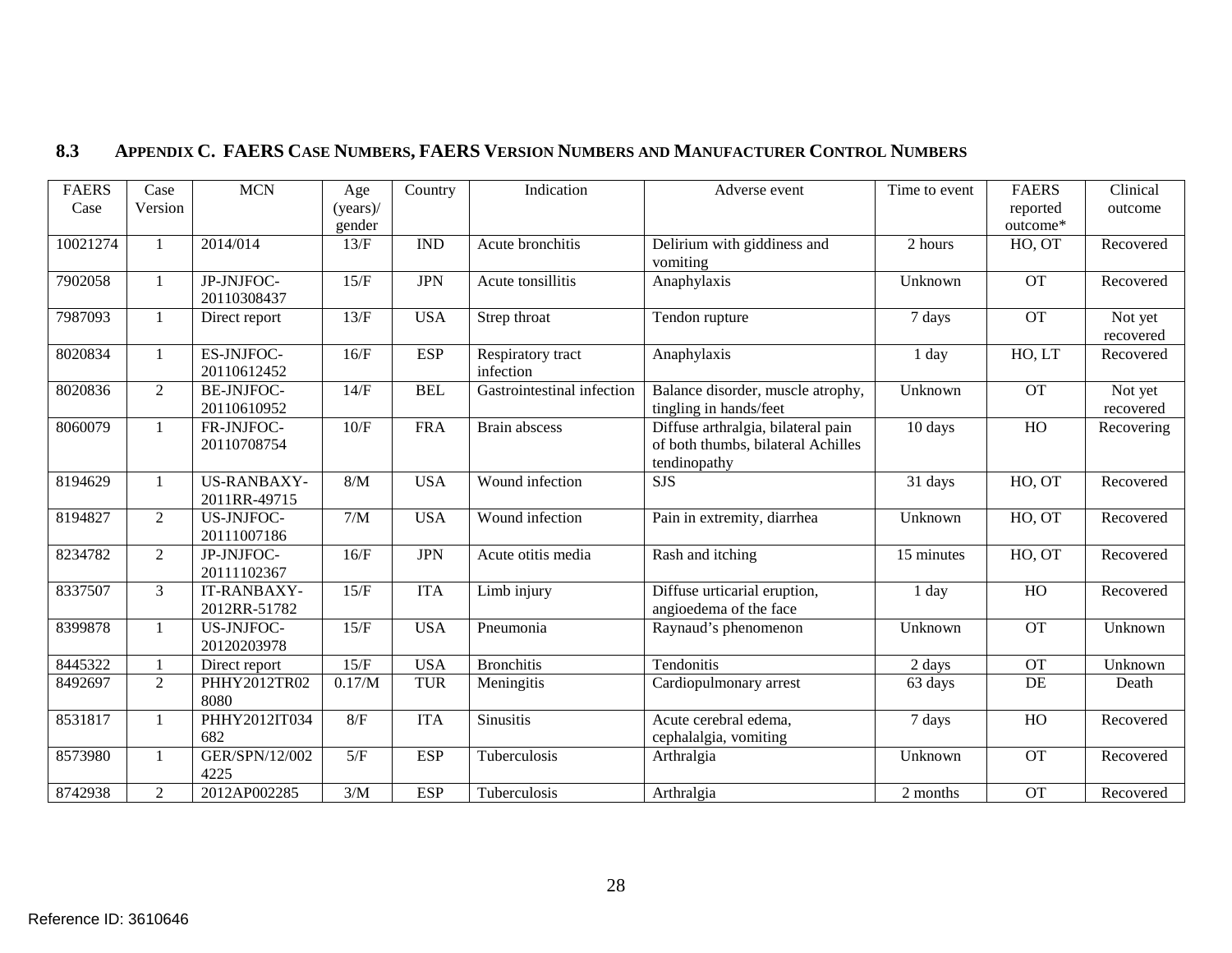| 8784301 |                | Direct report                                                         | 3.5/F | <b>USA</b> | Chronic sinusitis            | Lower extremity muscle disorder                             | 2 days              | DS             | Not yet<br>recovered |
|---------|----------------|-----------------------------------------------------------------------|-------|------------|------------------------------|-------------------------------------------------------------|---------------------|----------------|----------------------|
| 8905335 | 2              | <b>IN-RANBAXY-</b><br>2012RR-61782                                    | 7/M   | <b>IND</b> | Appendicitis                 | Hypersensitivity reaction                                   | "within<br>seconds" | <b>OT</b>      | Recovered            |
| 9002833 |                | US-009507513-<br>1301USA001838                                        | 13/M  | <b>USA</b> | <b>Sinusitis</b>             | Hallucination, crying,<br>chromatopsia                      | Unknown             | HO             | Unknown              |
| 9057558 | 1              | Direct report                                                         | 13/F  | <b>USA</b> | Sinus infection              | Pain in shoulders, elbows, knees,<br>wrists, hips           | 10 days             | HO             | Recovering           |
| 9162424 | $\mathbf{1}$   | IT-<br>MYLANLABS-<br>2013S1004858                                     | 16/F  | <b>ITA</b> | Tracheobronchitis            | Erythema, diffuse edema,<br>urticaria, hives                | 1 days              | <b>OT</b>      | Recovering           |
| 9216307 |                | 2013/076                                                              | 15/F  | <b>FRA</b> | Tuberculosis                 | Polyarthritis                                               | 30 days             | <b>OT</b>      | Recovered            |
| 9226061 | $\mathbf{1}$   | IT-TEVA-<br>397149ISR                                                 | 8/F   | <b>ITA</b> | Tuberculosis                 | Urticarial rash, vomiting                                   | 20 days             | HO             | Recovered            |
| 9226861 | $\mathbf{1}$   | US-JNJFOC-<br>20130401561                                             | 15/M  | <b>USA</b> | Pharyngitis                  | Tendinopathy, muscle atrophy                                | Unknown             | HO             | Not yet<br>recovered |
| 9288456 | 1              | <b>GR-PFIZER</b><br>INC-2013145175                                    | 1.5/M | <b>GRC</b> | Tuberculosis                 | Death due to hepatic failure                                | 6 months            | DE             | Death                |
| 9308588 | 1              | CN-JNJFOC-<br>20130510169                                             | 3/F   | <b>CHN</b> | <b>Bacterial</b> infection   | Elevated LFTs, appetite loss,<br>fatigue                    | Unknown             | HO             | Recovered            |
| 9498339 |                | KAD201308-<br>001065                                                  | 12/M  | <b>IND</b> | Neutropenic fever            | Enterocolitis, intestinal<br>obstruction                    | 3 days              | HO             | Recovered            |
| 9766445 |                | <b>Direct Report</b>                                                  | 0.5/F | <b>USA</b> | Unknown                      | Rash                                                        | 1 day               | <b>OT</b>      | Unknown              |
| 9798567 | $\overline{2}$ | AUR-APL-2013-<br>10817                                                | 16/M  | <b>ESP</b> | Staph. aureus infection      | Generalized macular rash                                    | Unknown             | <b>OT</b>      | Recovered            |
| 9813618 |                | Direct report                                                         | 11/M  | <b>USA</b> | Antibacterial<br>prophylaxis | SJS/TEN                                                     | 14 days             | H <sub>O</sub> | Recovered            |
| 8282500 | $\mathbf{1}$   | <b>GR-ROXANE</b><br><b>LABORATORIE</b><br>S, INC.-2011-<br>RO-01745RO | 5/F   | <b>GRC</b> | Tuberculosis                 | Tonic clonic seizures of the upper<br>limbs, cardiac arrest | 1 month             | DE, LT, OT     | Death                |
| 8306301 |                | <b>JP-SANTEN</b><br><b>INC.-INC-11-</b><br>000172                     | $8/M$ | <b>JPN</b> | Excoriation                  | Anaphylaxis                                                 | "immediate"         | <b>OT</b>      | Resolved             |

\*FAERS reported outcome: DE = death, DS = disability, HO = hospitalization, LT = life threatening, OT = other